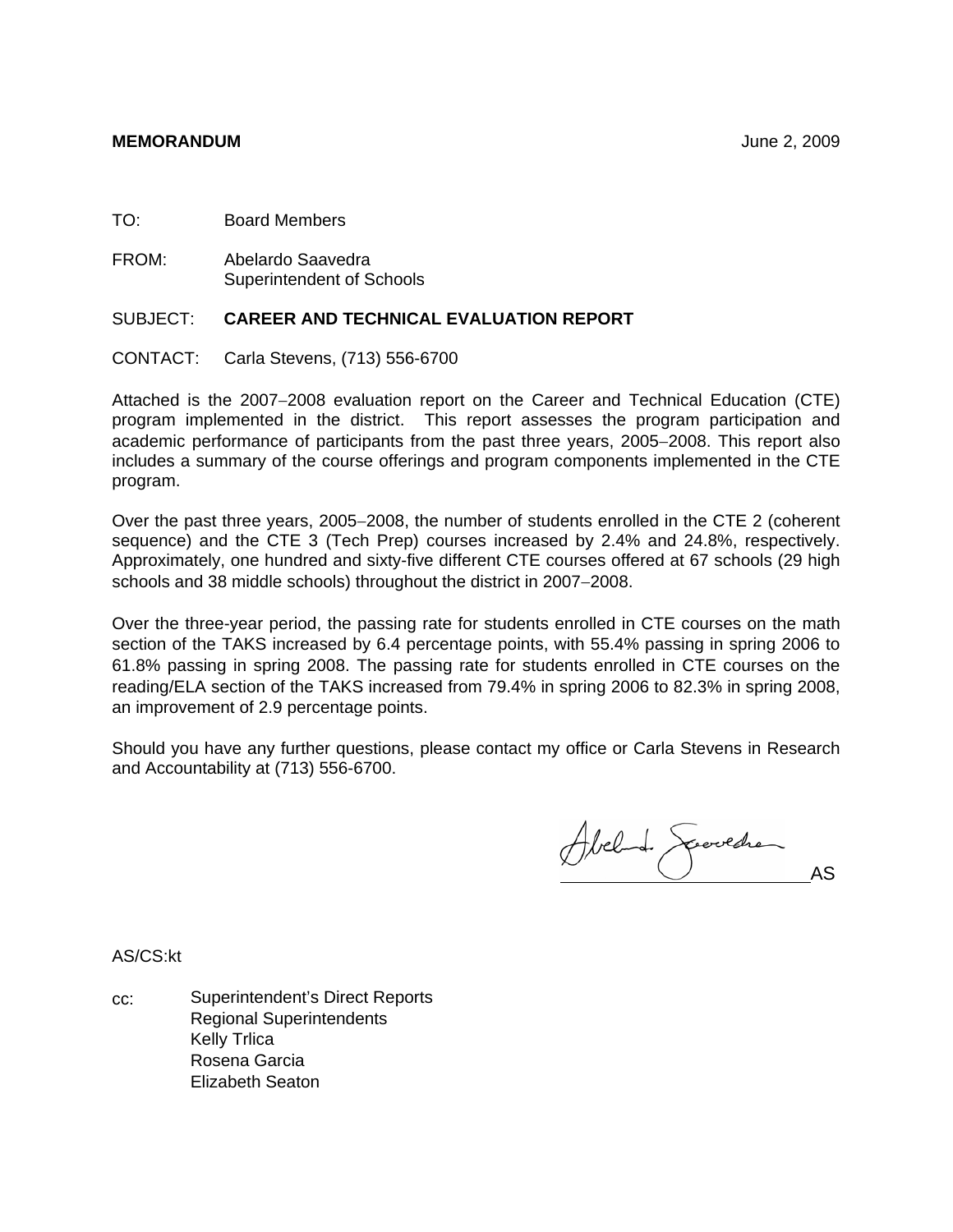

# Career and Technical Education 2007−2008

**Department of Research and Accountability Houston Independent School District**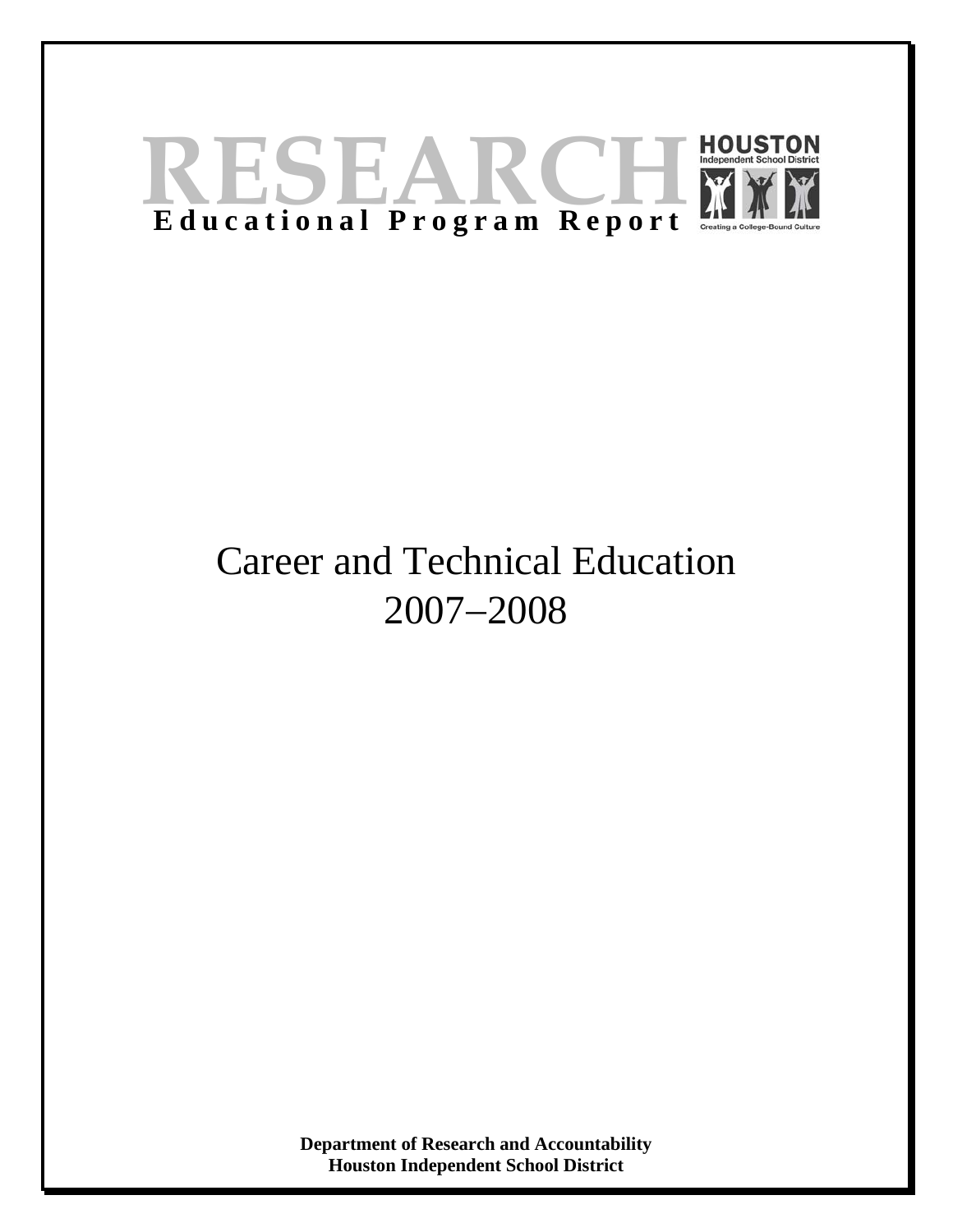

# **2009 Board of Education**

**Lawrence Marshall**  PRESIDENT

 **Natasha M. Kamrani**  FIRST VICE PRESIDENT

 **Greg Meyers**  SECOND VICE PRESIDENT

 **Carol Mims Galloway SECRETARY** 

 **Diana Dávila**  ASSISTANT SECRETARY

**Paula M. Harris Dianne Johnson Harvin C. Moore Manuel Rodríguez Jr.** 

 **Abelardo Saavedra, Ph.D.**  SUPERINTENDENT OF SCHOOLS

 **Carla Stevens**  ASSISTANT SUPERINTENDENT DEPARTMENT OF RESEARCH AND ACCOUNTABILITY

 **Kathy Terry, Ph.D.**  RESEARCH SPECIALIST

**Vera Lewis**  APPLICATION SPECIALIST

 **Venita Holmes, DrPH**  RESEARCH MANAGER

## **Houston Independent School District**

Hattie Mae White Educational Support Center 4400 West 18th Street Houston, Texas 77092-8501

Website: www.houstonisd.org

It is the policy of the Houston Independent School District not to discriminate on the<br>basis of age, color, handicap or disability, ancestry, naitonal origin, marital status, race,<br>religion, sex, veteran status, or politic programs and activities.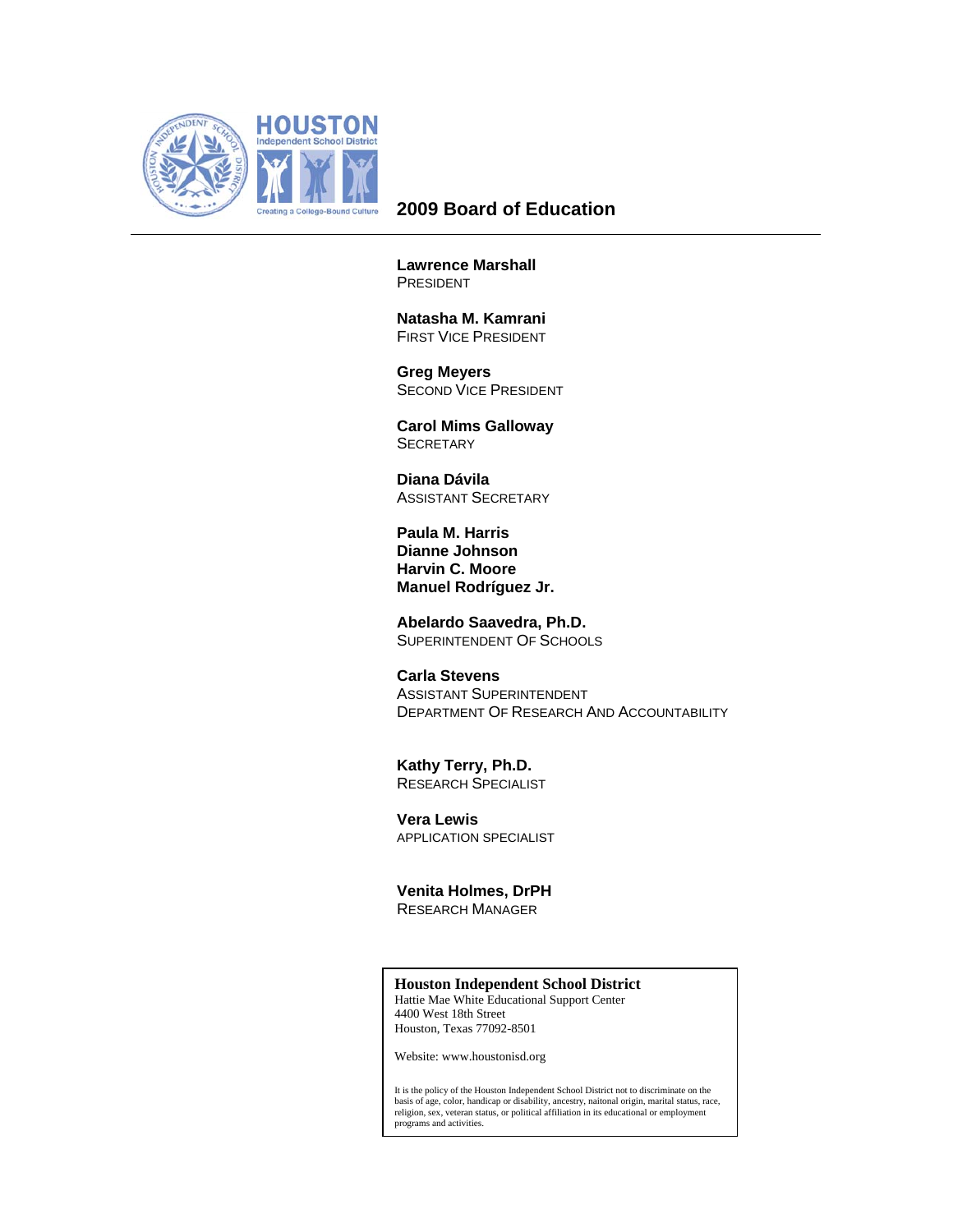# **EXECUTIVE SUMMARY**

# **CAREER AND TECHNICAL EDUCATION 2007– 2008**

# **Program Description**

The Career and Technical Education program (CTE) in the Houston Independent School District (HISD) has a mission to equip students with the marketable academic and technical skills needed to compete in the global workforce and/or to continue their education at the post-secondary level after graduation. Consequently, the goals of the CTE program are: (1) to provide students with relevant and up-to-date instruction within their career pathway (s) of interest, (2) to offer an advanced curriculum that can lead to industry certifications, (3) to expose students to out-of-classroom and real-world work experiences, and (4) to implement professional development that focuses on best practices in career and technical education. By enrolling in CTE courses and participating in CTE program components, students are empowered to strengthen the economic and social foundation of the local community and beyond.

The CTE department collaborates with principals, instructional leaders, and industry professionals to design, implement, and assess core and career program offerings. To ensure continuous student achievement, basic and advanced academics as well as technical skills are integrated into the curriculum to enhance the attainment of competent proficiencies and standards. The CTE program in HISD offers a variety of career education courses that prepare students for entry into institutions of higher learning or the workforce. These courses are taught by certified, CTE instructors.

Sixth-grade through twelfth-grade students can enroll in elective courses that match their career interests. Students who select CTE courses as general electives are coded as CTE 1 participants. High school students can develop a career concentration and take multiple CTE courses that correspond with their interests. The development of a career pathway concentration that is planned from a strong coherent sequence of courses allows students the opportunity to identify career options that lead to transferable skills and knowledge. Students who select a coherent sequence of courses are coded as CTE 2 participants and those with an interest in technical fields can enroll in the Tech Prep program (coded as CTE 3 participants).

The Texas Education Agency (TEA) has identified the following career concentrations:

- Agriculture, Food and Natural Resources;
- Architecture and Construction;
- Audio/Visual Technology and Communications,
- Business, Management, and Administration;
- Education and Training;
- Finance:
- Government and Public Administration;
- Health Science;
- Hospitality and Tourism;
- Human Services;
- Information Technology;
- Public Safety, Corrections, and Security;
- Manufacturing;
- Marketing, Sales and Service;
- Science, Technology, Engineering, and Mathematics; and
- Transportation, Distribution, and Logistics.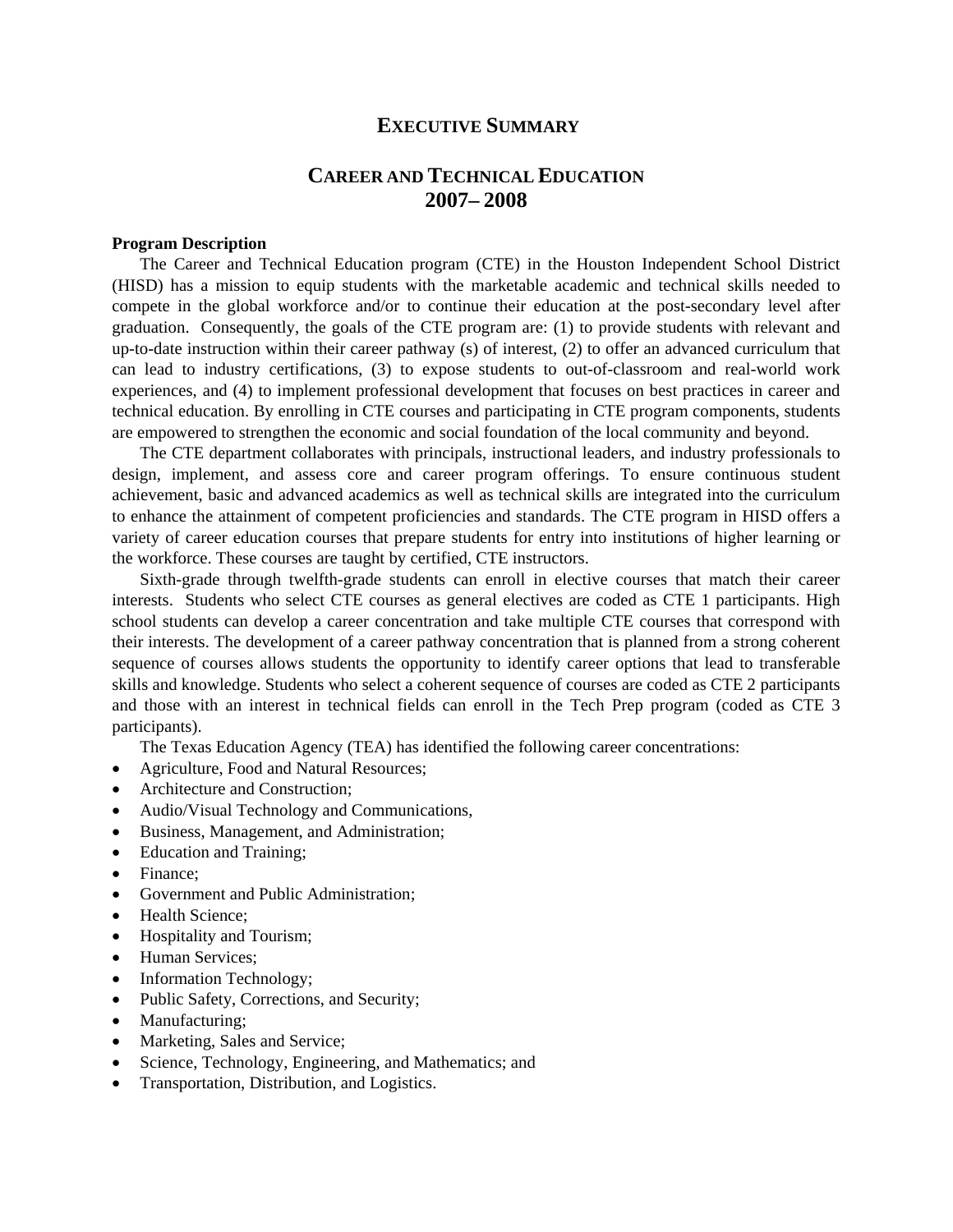In an effort to address the developing needs of the future workforce, the Texas Education Agency (TEA) and the Texas Higher Education Coordinating Board (THECB) have revised a plan of action, the Texas State Plan for Career and Technical Education, 2008–2013.

 "The TEA envisions a comprehensive plan of action for CTE that acknowledges the fact that the state is facing a time of great demographic and economic change. The public education systems must take immediate action by addressing the following challenges:

- Recognize the unique needs of a diverse student population;
- Prepare students for college and career success;
- Provide students with a quality education that prepares them to be competitive within a global economy; and
- Recruit and retain qualified teachers." (CTE State Plan, 2007, p.2)

 The State Plan for Career and Technical Education, 2008–2013 (referred to as the CTE State Plan) outlines a renewed vision for career and technical education programs where there is clear understanding that academic education and technical education are not in conflict with one another; instead, academic concepts are reinforced and utilized in technical education applications (CTE State Plan, 2007). HISD's CTE program's philosophy clearly emphasizes that a rigorous academic foundation contributes to success in school and in life; that all students should be provided equal access to opportunities that will help them succeed; and that career and technology education should complement and enhance academic preparation by enabling students to apply learned principles to a variety of family, community, and career situations.

# **Purpose of Evaluation**

The purpose of this evaluation report was to summarize the CTE program components and course offerings. In addition, demographic characteristics, test performance, and graduation rates were presented for students enrolled in CTE courses over the last three school years, (2005−2006 through 2007−2008).

The following evaluation questions were addressed:

1. What were the demographic characteristics of students enrolled in the CTE program over the past three years, 2005–2008?

2. What were the CTE program components and course offerings implemented in HISD?

3. What were the trends in Texas Assessment of Knowledge and Skills (TAKS) performance of students enrolled in the CTE program over the past three years, 2005–2008?

4. What were the graduation rates of twelfth-grade students enrolled in the CTE program over the past three years, 2005–2008?

# **Findings**

1. What were the demographic characteristics of students enrolled in the CTE program over the past three years, 2005–2008?

Over the past three years, student enrollment in the district has steadily declined from 210,292 students in 2005–2006 to 199,534 students in 2007–2008, a decrease of 5.1%. In line with districtwide trends, the CTE program experienced a reduction in enrollment of 7.8%, from 38,570 students in 2005−2006 to 35,638 students in 2007−2008. For the three-year period, the number of students enrolled in CTE 1 courses as elective-takers decreased by 13.2%, while the students enrolled in CTE 2 (coherent sequence) and CTE 3 (Tech Prep) courses increased by 2.4% and 24.8%, respectively.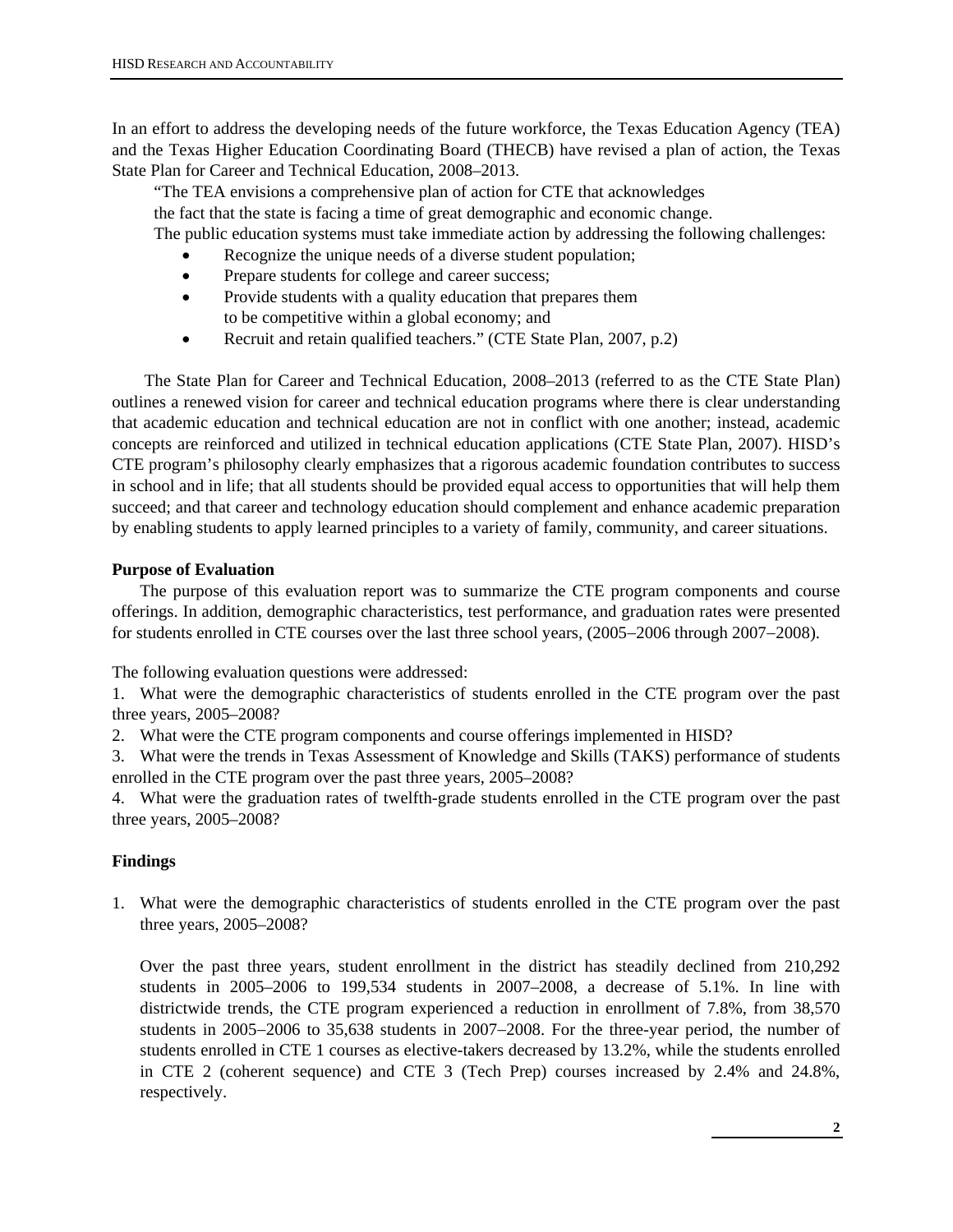- 2. What were the CTE program components and course offerings implemented in HISD?
- One hundred and sixty-five different CTE courses were offered at 67 schools (29 high schools and 38 middle schools) throughout the district. These courses cover the career concentrations (listed on page 1) identified by the TEA. The CTE program provides students opportunities to learn about their career pathways within the classroom setting and through internships in work-based learning environments.
- The HISD CTE program has developed several relationships with local and national professional organizations. Students are encouraged to join career and technical student organizations (CTSO) to learn about their career interests from professionals within the industry. By participating in CTSOs, students are also able to demonstrate their mastery, skills, and knowledge through competitions with other students from other districts, regions, and states. These learning experiences further expose students to options within their selected career pathways and expand their communication and leadership skills.
- 3. What were the trends in Texas Assessment of Knowledge and Skills (TAKS) performance of students enrolled in the CTE program over the past three years, 2005–2008?
- There has been a steady increase in the passing rates of all students enrolled in the CTE program on the mathematics, reading, science, and social studies TAKS subtests. Over the three-year period, the passing rate for CTE program students on the math section of the TAKS increased by 6.4 percentage points, with 55.4% passing in spring 2006 to 61.8% passing in spring 2008. The passing rate for students enrolled in CTE courses on the reading/ELA section of the TAKS increased from 79.4% in spring 2006 to 82.3% in spring 2008, an improvement of 2.9 percentage points. For the same threeyear period, CTE program students also increased their performance on the science and social studies subtests, with increases of 12.7 and 6.6 percentage points, respectively.
- CTE TAKS passing rates by student population met or exceeded the state's Performance-Based Monitoring Analysis System (PBMAS) standards in all subjects for economically-disadvantaged students and students in the tech Prep program. Limited English Proficiency (LEP) CTE students met required improvement in all subjects. Special education CTE students met the standards for science and social studies but not math and reading/ELA.
- 4. What were the graduation rates of twelfth-grade students enrolled in the CTE program over the past three years, 2005–2008?

The total number of CTE program graduates increased over the three-year period, starting with 5,257 graduates in the spring of 2006 to 5,387 graduates in the spring of 2008. The number of twelfth-grade graduates participating in CTE courses also increased with 42.5% of HISD graduates coded in the program as CTE 2 or CTE 3 students in the spring of 2008.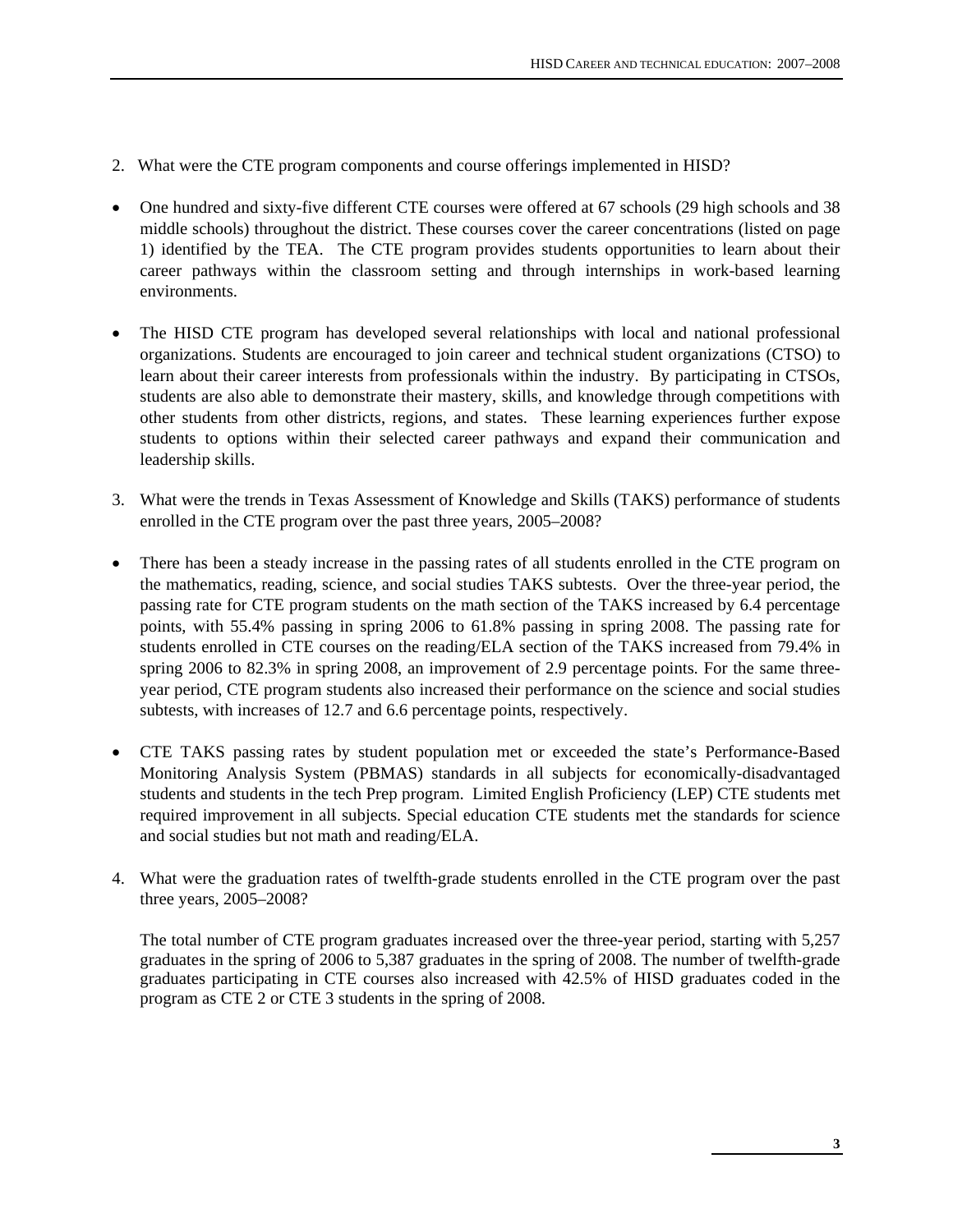# **Recommendations**

- 1. Continue to provide program offerings and components across the career concentrations so that CTE program students can select interests from a variety of career pathways and participate in multiple career development experiences. The amount of diverse programming available for students encourages career exploration and helps students to develop an awareness of their future career options. Given the success of the CTE EXPO, program personnel should continue to expand this program component. In addition to providing a platform for CTE students to display their work from their career-related courses, the EXPO serves as an advertisement of the program offerings within the CTE program. To greater promote the CTE program, parents and students from all elementary and middle schools should be invited to the CTE EXPO to expose younger students to CTE courses earlier in their academic endeavors. CTE administrators should consider holding the EXPO on at least one school day so that district teachers could bring students for an out-of-classroom learning experience.
- 2. Considering the increase in the number of CTE 2 and CTE 3 graduates and the mission to equip students for training beyond high school, a database system should be developed in order to track the progress of CTE program graduates once they leave the district. One method to consider is a former student website so that CTE graduates could report completion of college, technical programs, and/or share career achievements. Since the CTE program seeks to help students prepare for post-secondary education and the world of work, maintaining a connection to former students could highlight the long-term benefits of CTE program participation in HISD.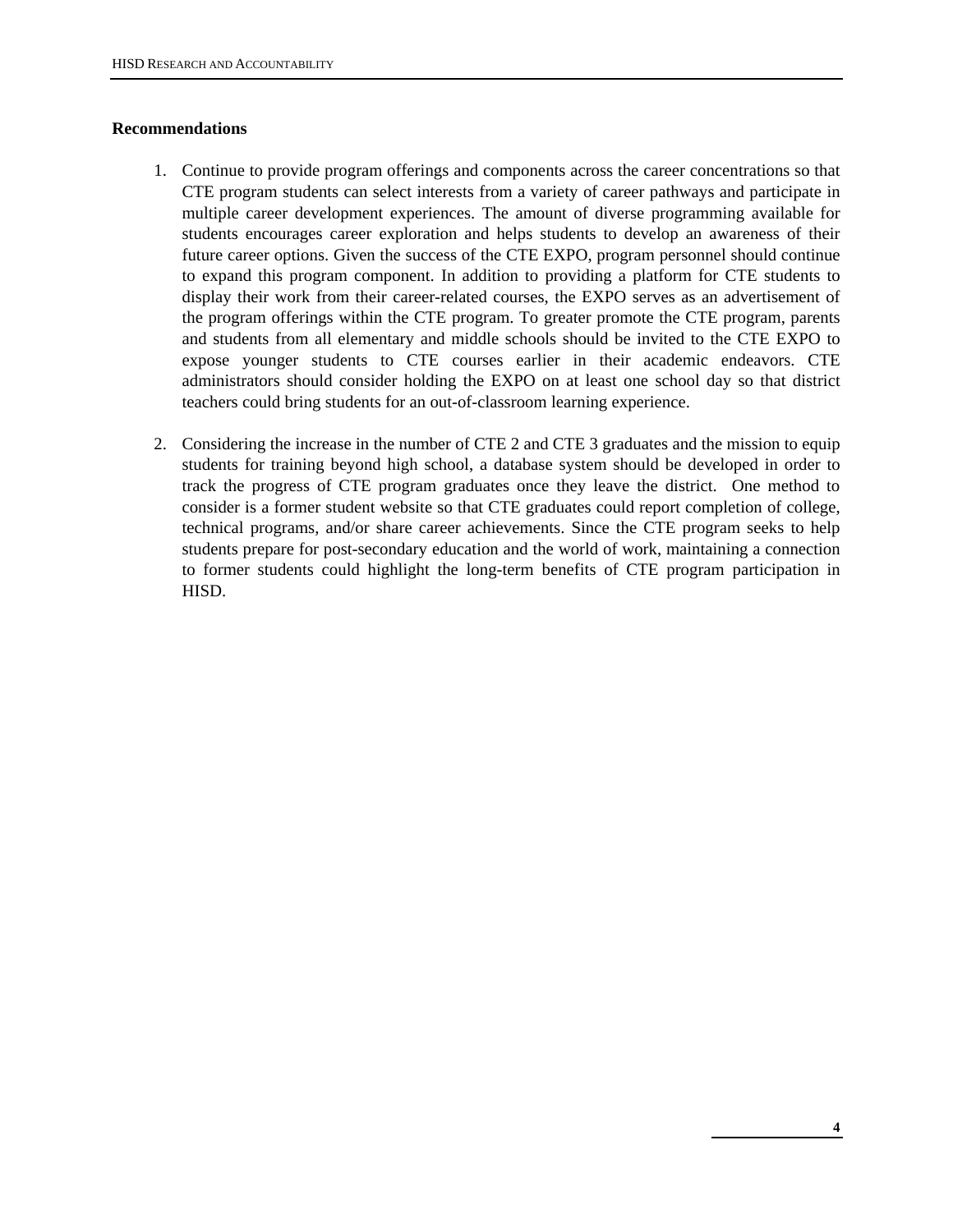# **CAREER AND TECHNICAL EDUCATION 2007– 2008**

## **Program Description**

The Career and Technical Education program (CTE) in the Houston Independent School District (HISD) has a mission to equip students with the marketable academic and technical skills needed to compete in the global workforce and/or to continue their education at the post-secondary level after graduation. Consequently, the goals of the CTE program are: (1) to provide students with relevant and up-to-date instruction within their career pathway (s) of interest, (2) to offer an advanced curriculum that can lead to industry certifications, (3) to expose students to out-of-classroom and real-world work experiences, and (4) to implement professional development that focuses on best practices in career and technical education. By participating in CTE, students are empowered to strengthen the economic and social foundation of the local community and beyond.

The CTE department collaborates with principals, instructional leaders, and industry professionals to design, implement, and assess core and career program offerings. To ensure continuous student achievement, basic and advanced academics as well as technical skills are integrated into the curriculum to enhance the attainment of competent proficiencies and standards. The CTE department also provides students with real work opportunities exposing them to the demands of the workforce. These opportunities are made available by collaborations between HISD, local businesses, and professional organizations.

The CTE program in HISD offers a variety of career education courses that prepare students for entry into institutions of higher learning or the workforce. These courses are taught by certified, CTE instructors. Sixth-grade through twelfth-grade students can enroll in elective courses that match their career interests. Students who select CTE courses as general electives are coded as CTE 1 participants.

High school students can develop a career concentration and take multiple CTE courses that correspond with their interests. Students who select a coherent sequence of courses are coded as CTE 2 participants and those with an interest in technical fields can enroll in the Tech Prep program (coded as CTE 3 participants). The development of a career pathway concentration that is planned from a strong coherent sequence of courses allows students the opportunity to identify career options that lead to transferable skills and knowledge. The Texas Education Agency (TEA) has identified the following career concentrations:

- Agriculture, Food and Natural Resources:
- Architecture and Construction:
- Audio/Visual Technology and Communications,
- Business, Management and Administration;
- Education and Training;
- Finance;
- Government and Public Administration;
- Health Science:
- Hospitality and Tourism;
- Human Services:
- Information Technology;
- Public Safety, Corrections, and Security;
- Manufacturing;
- Marketing, Sales, and Service;
- Science, Technology, Engineering, and Mathematics; and
- Transportation, Distribution and Logistics.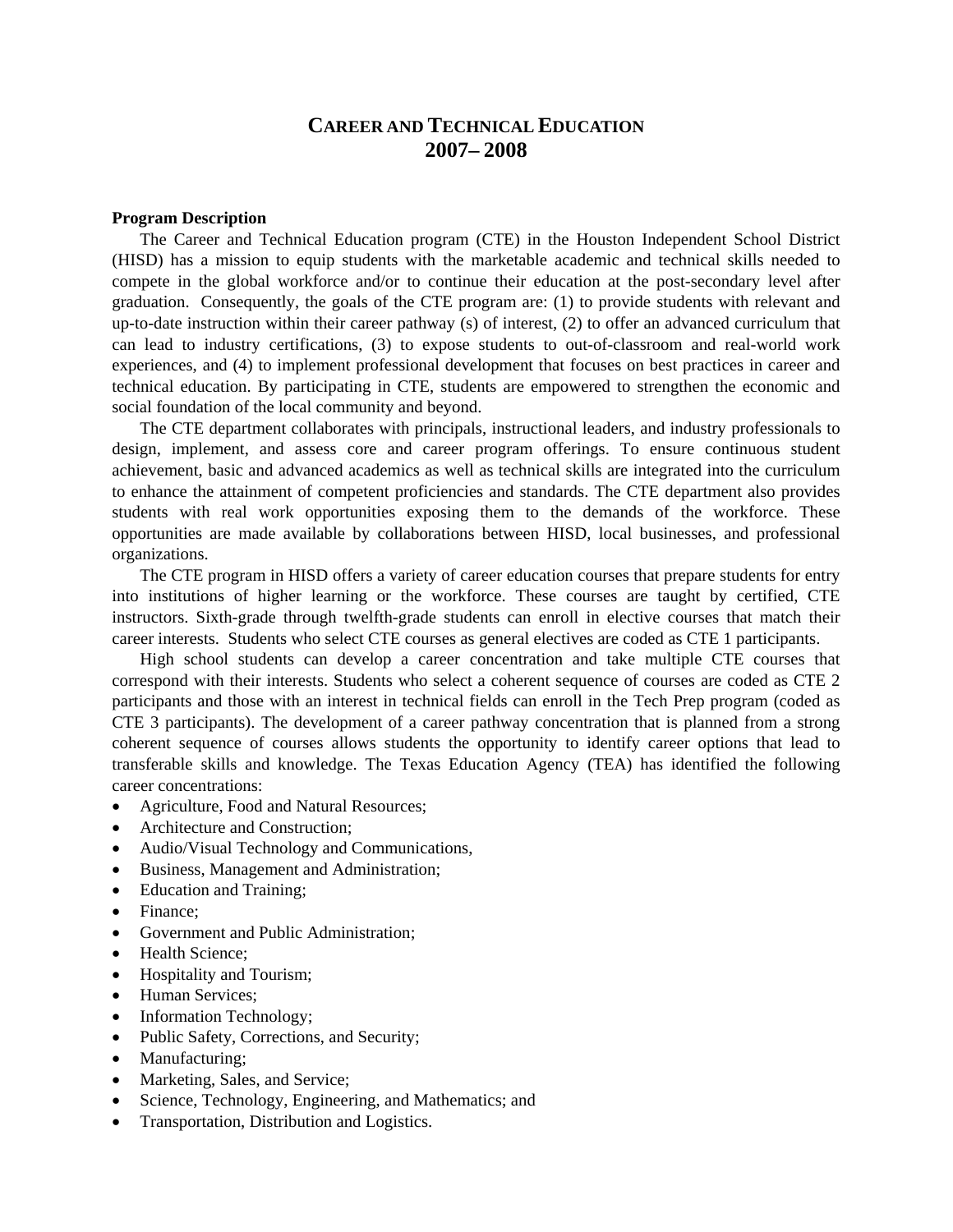In an effort to address the developing needs of the future workforce, the Texas Education Agency (TEA) and the Texas Higher Education Coordinating Board (THECB) have revised a plan of action, the Texas State Plan for Career and Technical Education, 2008–2013.

 "The TEA envisions a comprehensive plan of action for CTE that acknowledges the fact that the state is facing a time of great demographic and economic change. The public education systems must take immediate action by addressing the following challenges:

- Recognize the unique needs of a diverse student population;
- Prepare students for college and career success;
- Provide students with a quality education that prepares them to be competitive within a global economy; and
- Recruit and retain qualified teachers." (CTE State Plan, 2007, p.2)

 The State Plan for Career and Technical Education, 2008–2013 (referred to as the CTE State Plan) outlines a renewed vision for career and technical education programs where there is clear understanding that academic education and technical education are not in conflict with one another; instead, academic concepts are reinforced and utilized in technical education applications (CTE State Plan, 2007). HISD's CTE program's philosophy clearly emphasizes that a rigorous academic foundation contributes to success in school and in life; that all students should be provided equal access to opportunities that will help them succeed; and that career and technology education should complement and enhance academic preparation by enabling students to apply learned principles to a variety of family, community, and career situations.

The HISD CTE program has adopted the state plan to provide academic excellence as defined by the federal *No Child Left Behind* law. This includes the provision of quality career and guidance counseling; partnerships that benefit students and schools; rigorous academic and technical curricula supporting seamless career pathways; professional development for educators to enhance teaching and learning; ongoing data evaluation of student performance; and, administrative leadership for program effectiveness and compliance.

## **Purpose of Evaluation**

The purpose of this evaluation report was to summarize the CTE program components and course offerings. In addition, demographic characteristics, test performance, and graduation rates were presented for students enrolled in CTE courses over the last three school years, (2005−2006 through 2007−2008).

The following evaluation questions were addressed:

- 1. What were the demographic characteristics of students enrolled in the CTE program over the past three years, 2005–2008?
- 2. What were the CTE program components and course offerings implemented in HISD?
- 3. What were the trends in Texas Assessment of Knowledge and Skills (TAKS) performance of students enrolled in the CTE program over the past three years, 2005–2008?
- 4. What were the graduation rates of twelfth-grade students enrolled in the CTE program over the past three years, 2005–2008?

#### **Program Personnel**

Currently, the CTE program utilizes HISD central office administrative staff to support instructional services in line with the career clusters of AchieveTexas (four content area specialists, each supporting four career clusters). The staff includes a technical writer and a project manager. Additionally, there is a director, a curriculum manager, a data quality manager, and a manager of Career Clusters and Workforce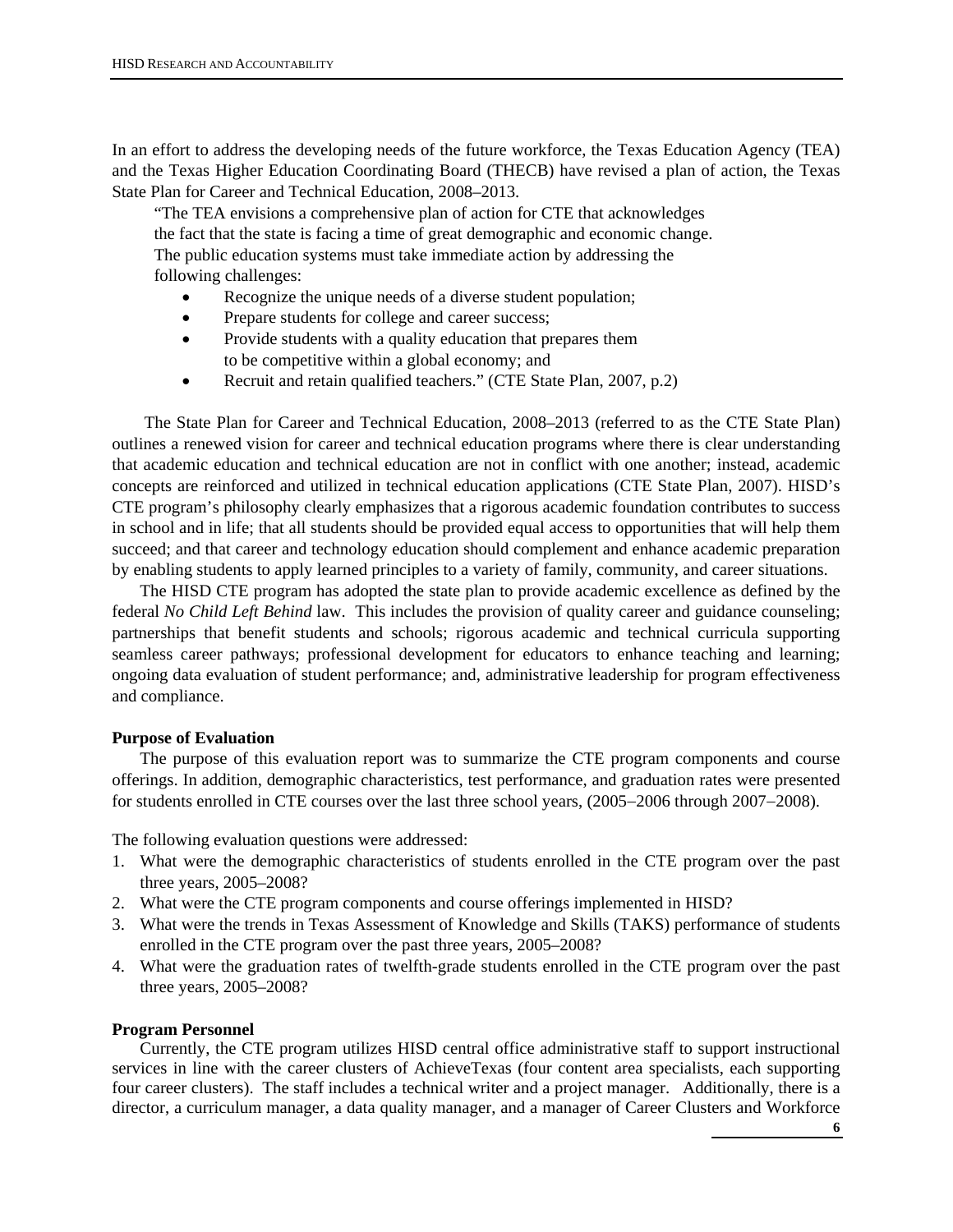Development. Four hundred and four instructors teach CTE courses in HISD and fifteen counselors help students with job placements. A part-time recruiter helps to find and retain CTE teachers. Four administrative support staff members assist in fulfilling the clerical responsibilities necessary to operate the program.

## **Program Funding**

The CTE program is funded through the Carl D. Perkins Vocational and Technical Education Act of 1998. Texas' Perkins funds enhance the state's efforts to ensure that students pursue a rigorous course of study by providing support for districts to implement programs such as Project Lead the Way, and the Advanced Technical Credit statewide articulation program. Local education agencies, including HISD, who accept Perkins funds, must utilize those funds to conduct the following activities:

- Strengthen the academic and technical skills of CTE students by integrating academics with CTE programs through a coherent sequence of courses;
- Provide students with strong experience and understanding of all aspects of an industry;
- Develop, improve, or expand the use of technology in CTE, through training of personnel to use stateof-the art technology; providing CTE students with the academic and technical skills to entry into the high technology and telecommunications fields; or encouraging schools to work with high technology industries that offer voluntary internships and mentoring programs;
- Provide professional development programs to teachers, counselors, and administrators in state-ofthe-art CTE programs and techniques;
- Initiate, improve, expand, and modernize quality career and technology programs;
- Provide services and activities that are of sufficient size, scope, and quality to be effective;
- Link secondary career and technical education and postsecondary career and technical education, including implementing tech prep programs; and
- Develop and implement evaluations of the vocational and technical education programs carried out with funds under this title, including an assessment of how the needs of special populations are being met (CTE State Plan, 2007).

# **Methods**

## **Data Collection**

Qualitative data, including student demographic characteristics and longitudinal enrollment figures in the CTE program, were obtained from the Public Education Information Management System (PEIMS). Within the program, students were assigned a CTE code that indicated their level of enrollment in CTE courses. Students who took one or more CTE course as electives were coded 1; students enrolled in CTE courses as part of a coherent sequential plan of study were assigned a code of 2; and students enrolled in CTE courses as part of a state approved Tech Prep plan of study received a code of 3. Enrollment numbers were collected based on total CTE participation as well as by code participation. Twelfth-grade graduation rates were gathered from Texas Education Agency's district graduation files. In addition to PEIMS data, qualitative data was obtained through discussions with CTE personnel and the Career and Technical Education website (http://www.houstonisd.org/portal/site/CareerTech) provided details about the program and curriculum.

Quantitative analysis was accomplished using results obtained from the Texas Assessment of Knowledge and Skills (TAKS) database. TAKS results were used in this report since it is a criterionreferenced test, specifically developed to reflect good instructional practices and to measure student learning. TAKS is vertically aligned with the Texas Essential Knowledge and Skills (TEKS) curriculum. TAKS performance results were also acquired from the Texas Education Agency's Performance-Based Monitoring Analysis System (PBMAS).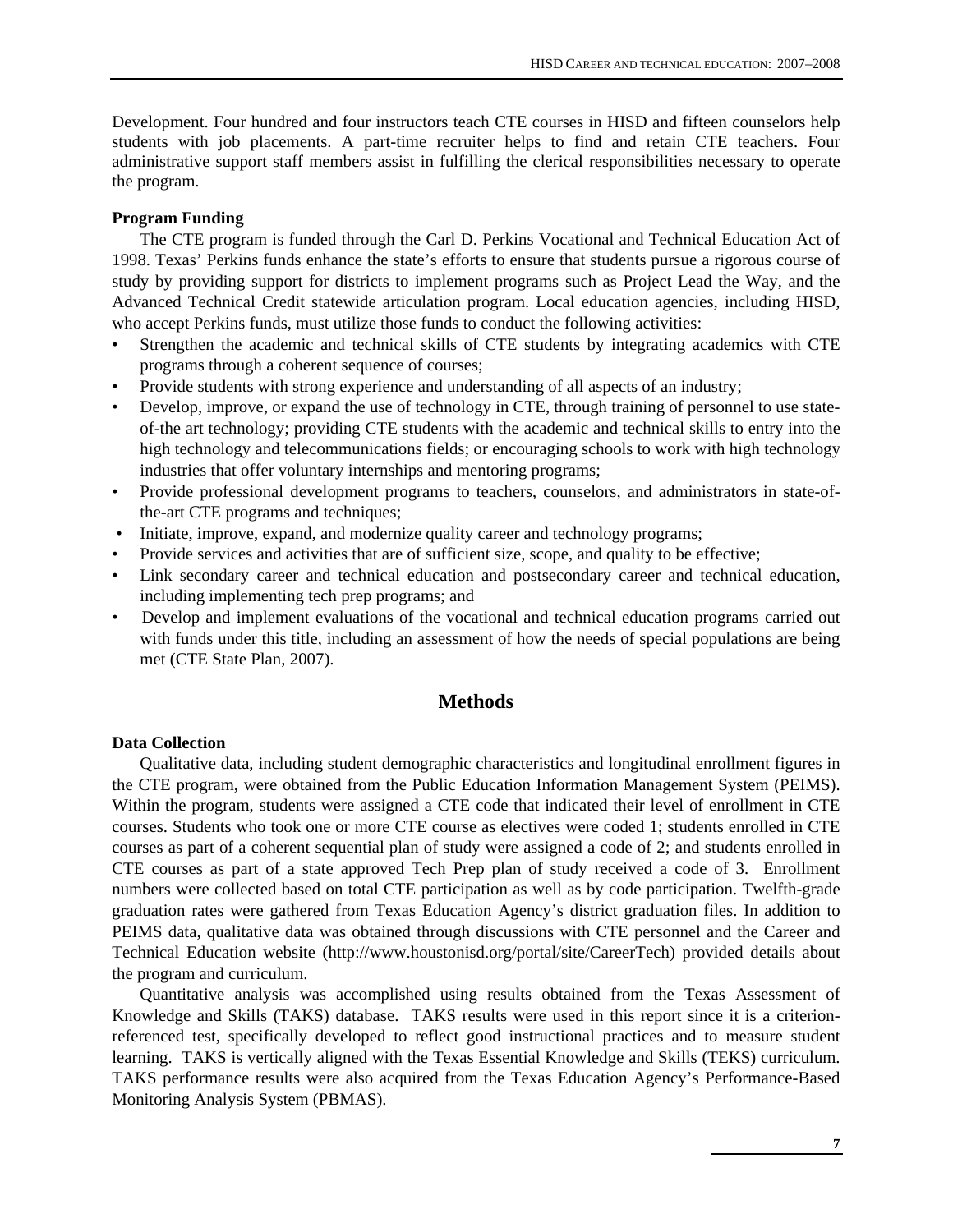# **Results**

# **What were the demographic characteristics of students enrolled in the CTE program over the past three years, 2005–2008?**

The HISD enrollment numbers and CTE student enrollment by code numbers are shown in **Table 1**. Over the past three years, student enrollment in the district has steadily declined from 210,292 students in 2005–2006 to 199,534 students in 2007–2008, a decrease of 5.1%. The CTE program experienced a reduction in enrollment of 7.8%, from 38,570 students in 2005−2006 to 35,638 students in 2007−2008.

The number of students enrolled in CTE 1 courses as elective-takers decreased from 24,913 in 2005– 2006 to 21,618 in 2007–2008, which was a 13.2% decline. During the same time period, the numbers of CTE 2 students fluctuated, starting at 13,532 in 2005–2006 to 15,045 in 2006−2007, and then down to 13,864 in 2007–2008. For the CTE 2 student enrollment, there was an overall increase of 2.4% from 2005–2006 to 2007–2008. The number of CTE students coded in the Tech Prep program (code  $=$  3) also fluctuated, showing an increase from 125 in 2005−2006 to 156 in 2007−2008.

**Table 2** (see page 9) presents the district and CTE enrollment of students by subgroups. According to Table 2, the percentage of at-risk students within the district has slightly decreased from 2005–2006 to 2007–2008 (67.1% to 65.0%). The percentage of at-risk students enrolled in CTE courses also decreased but at a greater rate during this three-year period (74.4% to 63.7%). A similar trend was found among special education students. From 2005–2008, the district's percentage of special education students decreased from 9.8% to 9.1%; while the percentage of students enrolled in CTE courses who received special education services decreased from 11.5% to 10.7%. It should be noted that the CTE enrollment percentage of special education students for 2007−2008 is higher than the districtwide percentage (10.7% vs. 9.1%). The percentage of students identified as LEP districtwide increased over the three school years, starting at 27.9% in 2005–2006 and increasing to 29.7% in 2007–2008. During the three-year period, the percentage of students identified as LEP within CTE courses remained nearly the same (9.7% to 9.8%). For 2007–2008, the percentage of LEP students enrolled in CTE courses was 19.9 percentage points less than the district's LEP percentage enrollment (9.8% vs. 29.7%). The district enrollment of students identified as gifted and talented increased from 11.1% in 2005–2006 to 12.0% in 2007–2008. The percentage of students enrolled in CTE courses identified as gifted and talented increased from 9.9% in 2005–2006 to 12.4% in 2006–2007 and then decreased to 11.6% in 2007–2008. However, over the threeyear period, the percentage of CTE enrolled students identified as gifted and talented increased 1.7 percentage points.

| Table 1. Student Enrollment and Student by CTE Codes, 2005–2006 through 2007–2008 |           |           |           |  |  |
|-----------------------------------------------------------------------------------|-----------|-----------|-----------|--|--|
|                                                                                   | 2005-2006 | 2006-2007 | 2007-2008 |  |  |
| <b>Total HISD Student Enrollment</b>                                              | 210,292   | 202,936   | 199.534   |  |  |
| Number of CTE Students Coded 1                                                    | 24.913    | 22.534    | 21,618    |  |  |
| Number of CTE Students Coded 2                                                    | 13.532    | 15.045    | 13,864    |  |  |
| Number of CTE Students Coded 3                                                    | 125       | 79        | 156       |  |  |
| <b>Total Number of CTE Students</b>                                               | 38,570    | 37.658    | 35,638    |  |  |

Note: Data retrieved from TEA PEIMS, 2005−2008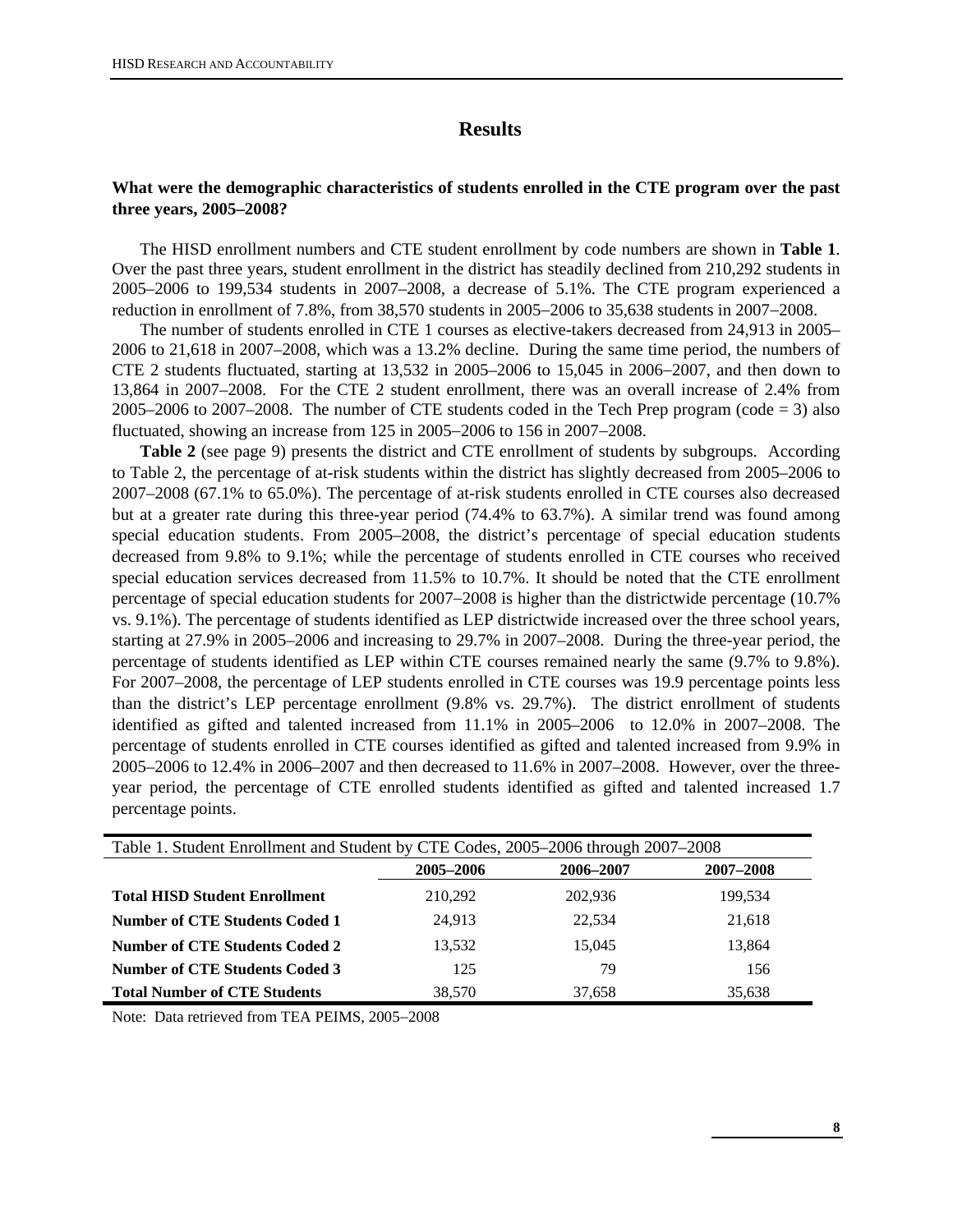| Subgroup                             | <b>Academic Year</b> |               |             |               |           |               |
|--------------------------------------|----------------------|---------------|-------------|---------------|-----------|---------------|
|                                      | 2005-2006            |               | 2006-2007   |               | 2007-2008 |               |
|                                      | N                    | $\frac{0}{0}$ | $\mathbf N$ | $\frac{0}{0}$ | N         | $\frac{0}{0}$ |
| <b>Total HISD Student Enrollment</b> | 210,292              | 100.0         | 202,936     | 100.0         | 199,534   | 100.0         |
| Gender                               |                      |               |             |               |           |               |
| Female                               | 103,047              | 49.0          | 99,412      | 49.0          | 97,827    | 49.0          |
| Male                                 | 107,245              | 51.0          | 103,524     | 51.0          | 101,707   | 51.0          |
| Ethnicity                            |                      |               |             |               |           |               |
| American Indian                      | 126                  | $\cdot$ 1     | 139         | $\cdot$ 1     | 146       | $\cdot$ 1     |
| Asian                                | 6,525                | 3.1           | 6,368       | 3.1           | 6,365     | 3.2           |
| African-American                     | 63,063               | 30.0          | 59,274      | 29.2          | 56,678    | 28.4          |
| Hispanic                             | 122,603              | 58.3          | 120,354     | 59.3          | 120,327   | 60.3          |
| White                                | 17,975               | 8.5           | 16,801      | 8.3           | 16,018    | $8.0\,$       |
| Economically-Disadvantaged           |                      |               |             |               |           |               |
| Yes                                  | 171,901              | 81.7          | 158,286     | 78.0          | 158,307   | 79.3          |
| N <sub>o</sub>                       | 38,391               | 18.3          | 44,650      | 22.0          | 41,227    | 20.7          |
| At Risk                              | 141,076              | 67.1          | 134,139     | 66.1          | 129,660   | 65.0          |
| Special Education                    | 20,508               | 9.8           | 20,226      | 10.0          | 18,232    | 9.1           |
| Limited English Proficiency          | 58,723               | 27.9          | 55,461      | 27.3          | 59,168    | 29.7          |
| Gifted & Talented (G/T)              | 23,440               | 11.1          | 24,378      | 12.0          | 23,865    | 12.0          |
| <b>Total CTE Student Enrollment</b>  | 38,570               | 100.0         | 37,658      | 100.0         | 35,638    | 100.0         |
| Gender                               |                      |               |             |               |           |               |
| Female                               | 19,305               | 50.1          | 18,775      | 49.9          | 17,751    | 49.8          |
| Male                                 | 19,265               | 49.9          | 18,883      | 50.1          | 17,887    | 50.2          |
| Ethnicity                            |                      |               |             |               |           |               |
| American Indian                      | 20                   | $\cdot$ 1     | 27          | $\cdot$ 1     | 25        | $\cdot$ 1     |
| Asian                                | 105                  | 2.7           | 1,027       | 2.7           | 1,084     | 3.0           |
| African-American                     | 14,147               | 36.7          | 13,063      | 34.7          | 12,157    | 34.1          |
| Hispanic                             | 20,717               | 53.7          | 21,009      | 55.8          | 19,836    | 55.7          |
| White                                | 2,631                | 6.8           | 2,532       | 6.7           | 2,536     | 7.1           |
| Economically-Disadvantaged           |                      |               |             |               |           |               |
| Yes                                  | 29,841               | 77.4          | 26,271      | 69.8          | 25,619    | 71.9          |
| N <sub>o</sub>                       | 8,729                | 22.6          | 11,387      | 30.2          | 10,019    | 28.1          |
| At Risk                              | 28,682               | 74.4          | 26,532      | 70.4          | 22,706    | 63.7          |
| <b>Special Education</b>             | 4,424                | 11.5          | 4,393       | 11.7          | 3,799     | 10.7          |
| Limited English Proficiency          | 3,727                | 9.7           | 3,475       | 9.2           | 3,506     | 9.8           |
| Gifted & Talented (G/T)              | 3,814                | 9.9           | 4,661       | 12.4          | 4,121     | 11.6          |

# Table 2. District and CTE Course Enrollment by Subgroups, 2005−2006 Through 2007−2008

Note: Data retrieved from TEA PEIMS, 2005−2008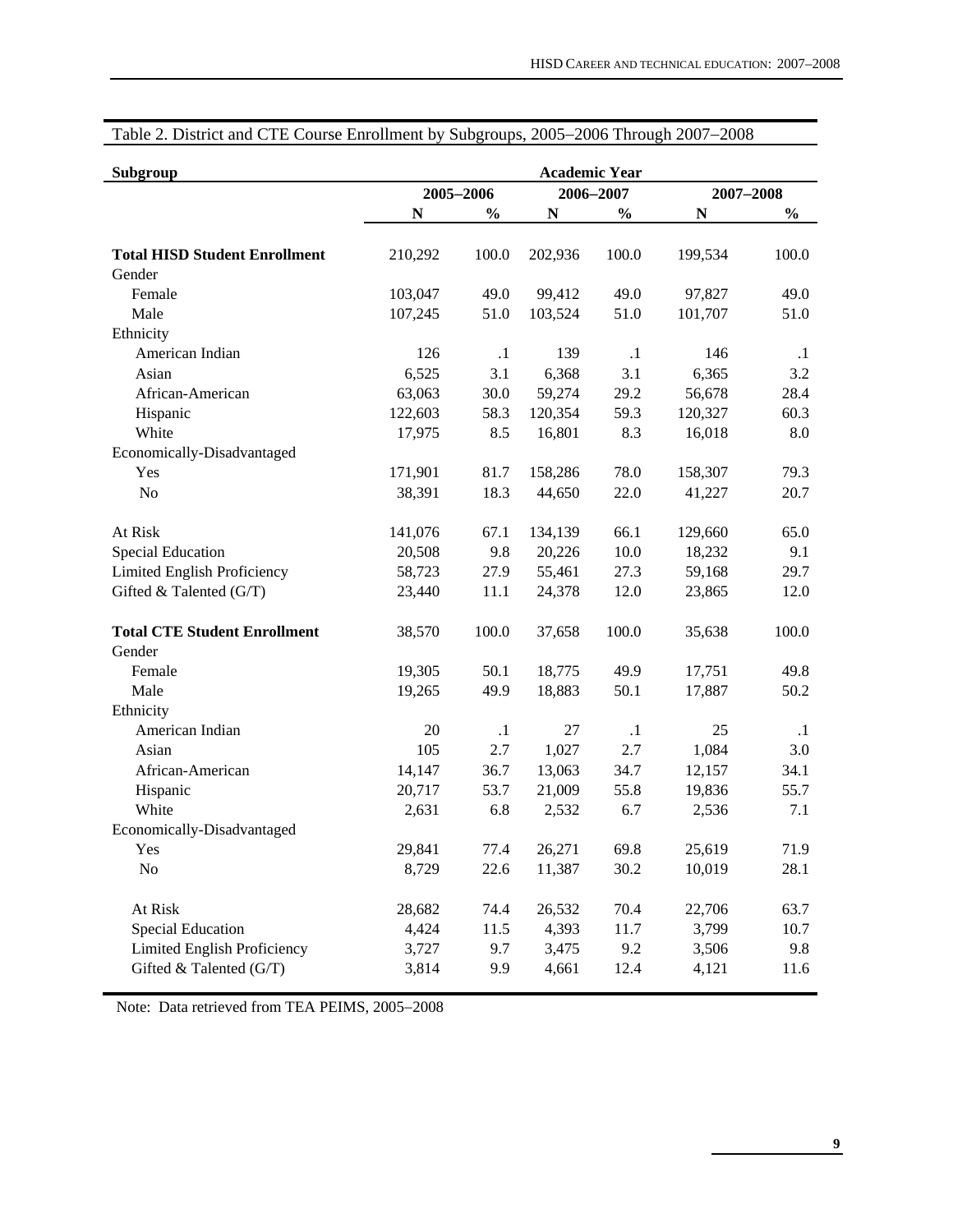## **What were the CTE program components and program offerings implemented in HISD?**

The HISD CTE program consists of several components and course offerings that give HISD students opportunities to explore career options and gain preparation for the world of work and post-secondary education. The CTE program components insure that all CTE students develop career awareness within their selected course of study as well as are exposed to professional experiences to enhance their mastery, confidence, and leadership skills.

In addition to the program components, the CTE department offers a variety of programs from which students can select a career pathway of study. Career pathways provide a plan for all students, regardless of their abilities, talents, or desired levels of education. Career concentration pathways provide all students with areas of focus, along with flexibility, and a variety of ideas to pursue as they make decisions regarding course selection. By taking CTE courses, students are given opportunities to participate in hands-on training within their career pathway of interest. The CTE program components include the following (listed alphabetically):

#### *Certifications/Licenses*

Students within the CTE program have the opportunity to earn industry certifications and/or licenses within their chosen career pathways. Industry certifications serve as evidence of technical skill attainment. Earning industry certifications give students a sense of accomplishment, a highly-valued professional credential, and help them become more employable and eligible for higher starting salaries. There are over 90 professional certificates or licenses that are approved by TEA in which CTE high school students can earn. These certifications/licenses are connected to multiple industry careers such as beauticians, automotive mechanics, and several business-related fields.

#### *Career & Technology Student Organizations (CTSO)*

CTE students are encouraged to join student organizations that are directly related to their selected career pathway. These organizations offer students opportunities to develop leadership and teamwork skills that help prepare them for the work force and/or for college training. HISD has developed several partnerships with local, regional, and national professional organizations so that the school-level student organizations can fully participate in activities and benefit from their professional memberships. Some of these organizations include the Business Professionals of America (BPA), Future Business Leaders of America (FBLA), Family, Career and Community Leaders of America (FCCLA), Health Occupations Students of America (HOSA), SkillsUSA, and the Technology Student Association (TSA). For the 2007−2008 school year, Johnston Middle School was recognized as the largest middle school chapter of the Business Professionals of America in the state of Texas.

As a part of student organizations, 437 students participated in University Interscholastic League (UIL) and CTSO competitions throughout the district, state, and at the national levels. In the spring of 2008, Westside's culinary arts students participated in the district's SkillsUSA's culinary arts competition and won first, second, third, and fourth places. One Westside student won 4th place in the state's SkillsUSA's culinary arts competition and three students won scholarships to the Culinary Institute of America (http://hs.houstonisd.org/WestsideHS/academics/entrepreneurship.html).

#### *College Credit for CTE Students*

There are three different kinds of courses that CTE students can take in order to earn college credit, dual credit courses, advanced technical credit courses, or Tech Prep courses. Students within these courses are taught and graded in the same manner as college students who would take the course. Credits from these courses count toward the Distinguished Achievement Program (DAP) graduation plan, when students earn a grade of "B" or better. All courses are open to eleventh and twelfth-grade students and are provided at no charge.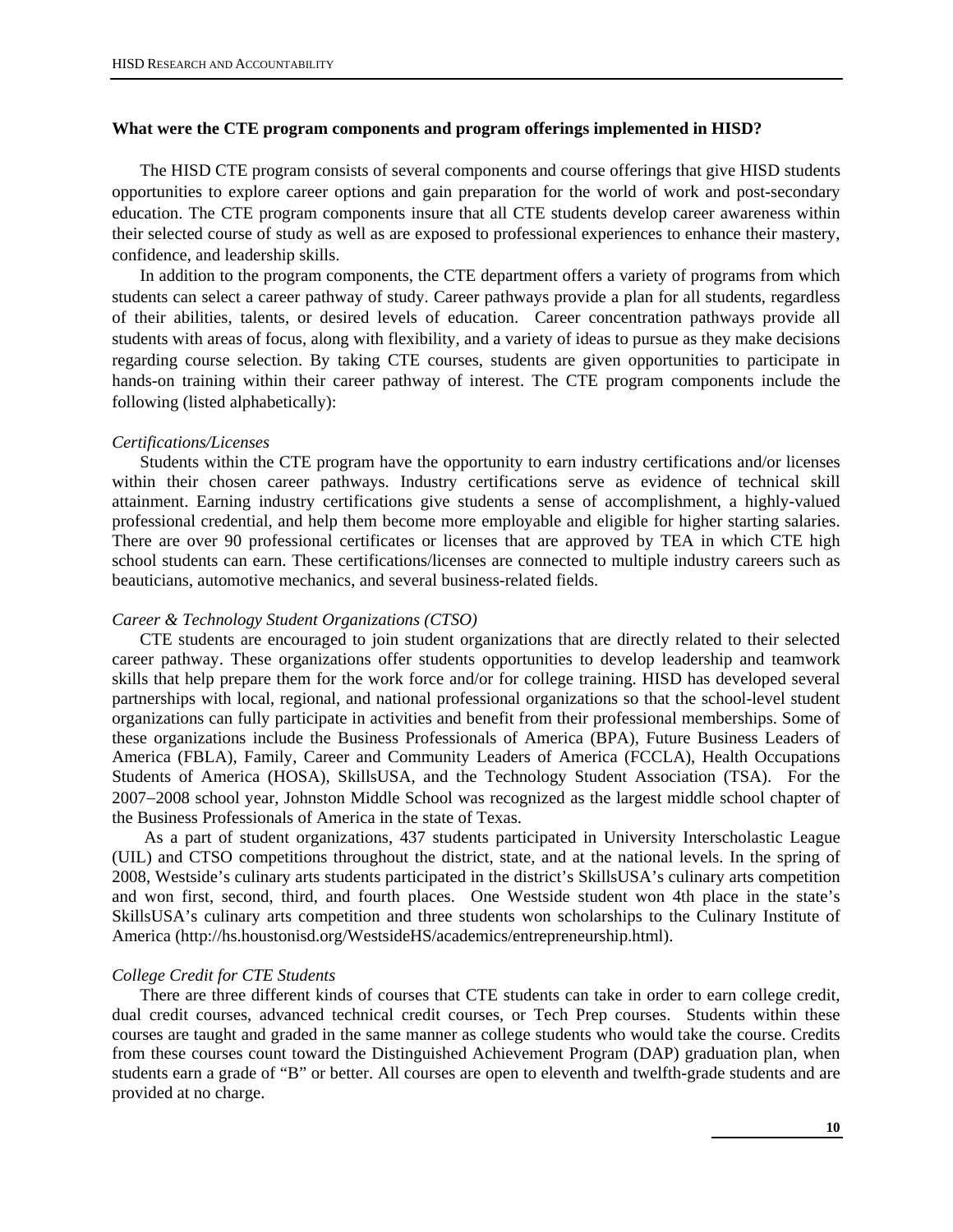Dual credit courses are the only courses that allow students to earn both high school and college credit hours simultaneously. They are developed and taught by college-approved instructors. No prerequisite classes are required to enroll in these courses. For the 2007−2008 school year, 1,873 CTE students were enrolled in dual credit courses.

Advanced technical credit (ATC) courses are developed at the state level, while Tech Prep credit courses are developed within HISD. Both types of courses are taught by local high-school teachers who received specialized training. College credit for ATC and Tech Prep courses are awarded once students enroll in a participating college or university. The ATC program provides an opportunity for students to receive credit at participating community colleges across Texas for taking certain enhanced technical courses during high school. ATC courses are only offered in technical or workforce areas. The teacher of the course must meet the ATC teacher requirements, go through ATC training, and teach the high school course so that it meets the content of the equivalent college course. More than one-fourth of CTE teachers in Houston ISD were ATC-certified in 2007−2008.

#### *Career Preparation, Internships and Job Shadowing*

Within CTE, students gain valuable insight and hands-on career experiences through internships and job shadowing. Students are placed in work-based settings in order to acquire knowledge and skills within real work environments. HISD has developed partnerships with various organizations and companies that provide students with on-the-job training experiences. For example, CTE students served as interns at Texas Children's Hospital and Methodist Hospital throughout the 2007−2008 school year. Several students attending the High School for Law Enforcement and Criminal Justice had job shadowing experiences at the Houston Emergency Center.

#### *CTE Expo*

During the 2007−2008 school year, the CTE department determined that students needed a showcase to demonstrate the skills, knowledge and products they produced within their CTE courses. Hence, the first CTE EXPO was held for three days in January 2008 at the Hattie Mae White Educational Center. The EXPO included health and science exhibits, auto technology hands-on demonstrations, a fashion show, a robotics obstacle course, computer maintenance competitions, livestock judging, and an agriculture auction. This event was open to students, parents, and industry partners. The event was a way to highlight students and market the CTE program to community members.

#### *Tech Prep*

The Tech Prep program provides a way for students to start their technical careers in high school and complete their training in a local community college. The six-year program is a combination of four years of high school courses, outlined in the Recommended graduation plan, and two years in a technical training program at a participating community college. The program prepares students for high-demand technical careers. At the end of the program, Tech Prep students can earn an Associate of Applied Science degree.

#### **Program Offerings**

One hundred and sixty-five different CTE courses are offered at 67 HISD schools (29 high schools and 38 middle schools) throughout the district. These courses range from accounting to welding and are related to the career concentrations identified by TEA (listed on page 5). A partial listing of the CTE courses being offered in the district can be found in the **Appendix**. The CTE program provides a variety of courses for students to select elective classes and/or courses within career concentrations. A full description of all CTE classes and the school locations, where each class is available can be found in the curriculum section at the Career and Technical Education website. These courses are taken as electives or as part of a selected career concentration. (http://www.houstonisd.org/portal/site/CareerTech)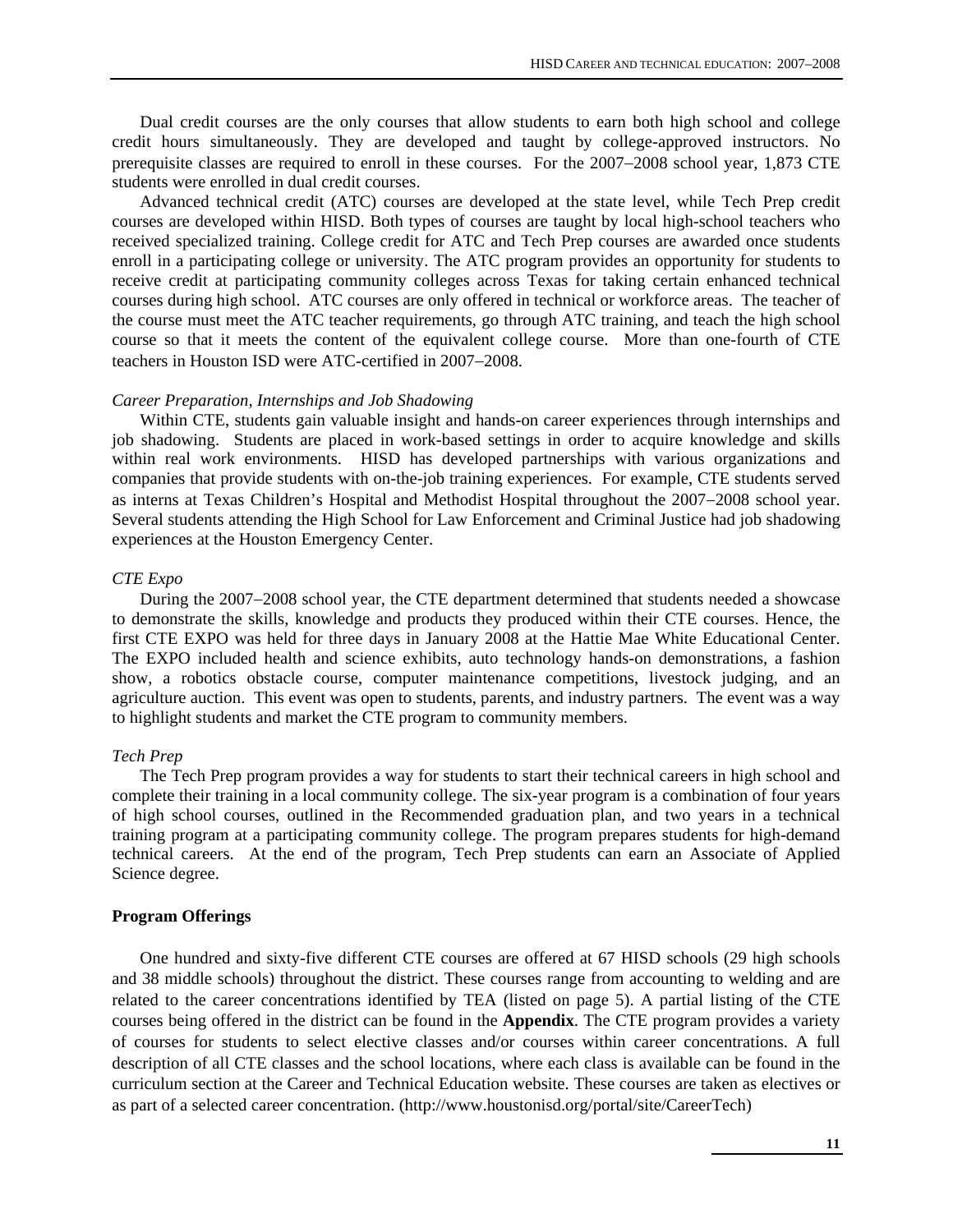The CTE specialized career programs include the following (listed alphabetically):

#### *Agricultural Science and Technology*

The Agricultural Science and Technology (AST) program has developed as an integral part of the CTE department in HISD. The mission of the program is to prepare students for careers, build awareness, and develop leadership for the food, fiber, and natural resource systems. Diverse course offerings make it attractive to students with varying educational goals. The AST program operates at eight high schools. These locations are Austin, Bellaire, Chavez, Lamar, Madison, Sam Houston, Worthing, and Yates. In addition, Harper Alternative School provides horticulture courses for students with disabilities. The AST program owns six farms. The farms are located near participating schools and vary in size: Madison has 35 acres, Austin and Yates share 62 acres, Bellaire, Lamar, and Lee have a total of 40 acres, and Sam Houston has 9 acres. The co-curricular activities for the AST program include membership in the student organization, Future Farmers of America (FFA), and participation in the Houston Livestock Show.

## *Automotive Youth Educational Systems (AYES)*

Within the AYES program, HISD students are taught entry-level skills in the field of automotive technology. Students take courses in a coherent sequence to increase their levels of expertise in automotive technology. The program is a collaborative initiative between HISD and automotive industry partners such as local automotive dealerships and independently-owned repair shops. These automotive partners provide job-shadowing opportunities and apprenticeships to HISD students to gain real-world, on-the-job experiences in the AYES program. The AYES program is available at Westbury High School and Waltrip HS. These schools have automotive labs that are certified by the National Automotive Technology Education Foundation (NATEF) and hold Automotive Service Excellence (ASE) certifications.

#### *Business, Management, and Administration*

The Business, Management, and Administration career concentration is divided into six pathways, including management, business financial management and accounting, human resources, business analysis, marketing, administration, and information support. Within these pathways, students learn about planning, organizing, directing, and evaluating business functions essential to efficient and productive business operations. The courses help students develop the skills and knowledge to conduct business in the workplace and/or pursue education in business fields. Courses in business, management, and administration are offered at all HISD high schools.

#### *Construction Careers*

Students interested in careers in the construction industry have several school choices within HISD. The Construction, Art, Science and Technology (CAST) Academy is offered at Furr HS. This program is supported by the Association of General Contractors (AGC) to assist with the development of the construction workforce in the Greater Houston area. There are also Construction Academies located at Austin and Yates High Schools. Construction trade education helps students develop manipulative skills, safety, judgment, technical knowledge, and relate occupational information. Construction courses are designed to train students through contextual instruction in the layout, design, production and processing, assembling, testing, diagnosing and maintaining industrial, commercial and residential goods and services. Students are also provided opportunities to develop and apply leadership, social, civic and business-related skills through their involvement in the Vocational and Industrial Clubs of American (VICA), which is the student organization for young people enrolled in the Trade and Industrial programs. Basic Safety, Introduction to Construction Math, Introduction to Hand Tools, Introduction to Power Tools, Introduction to Blueprints, Basic Communications Skills, and Basic Employability Skills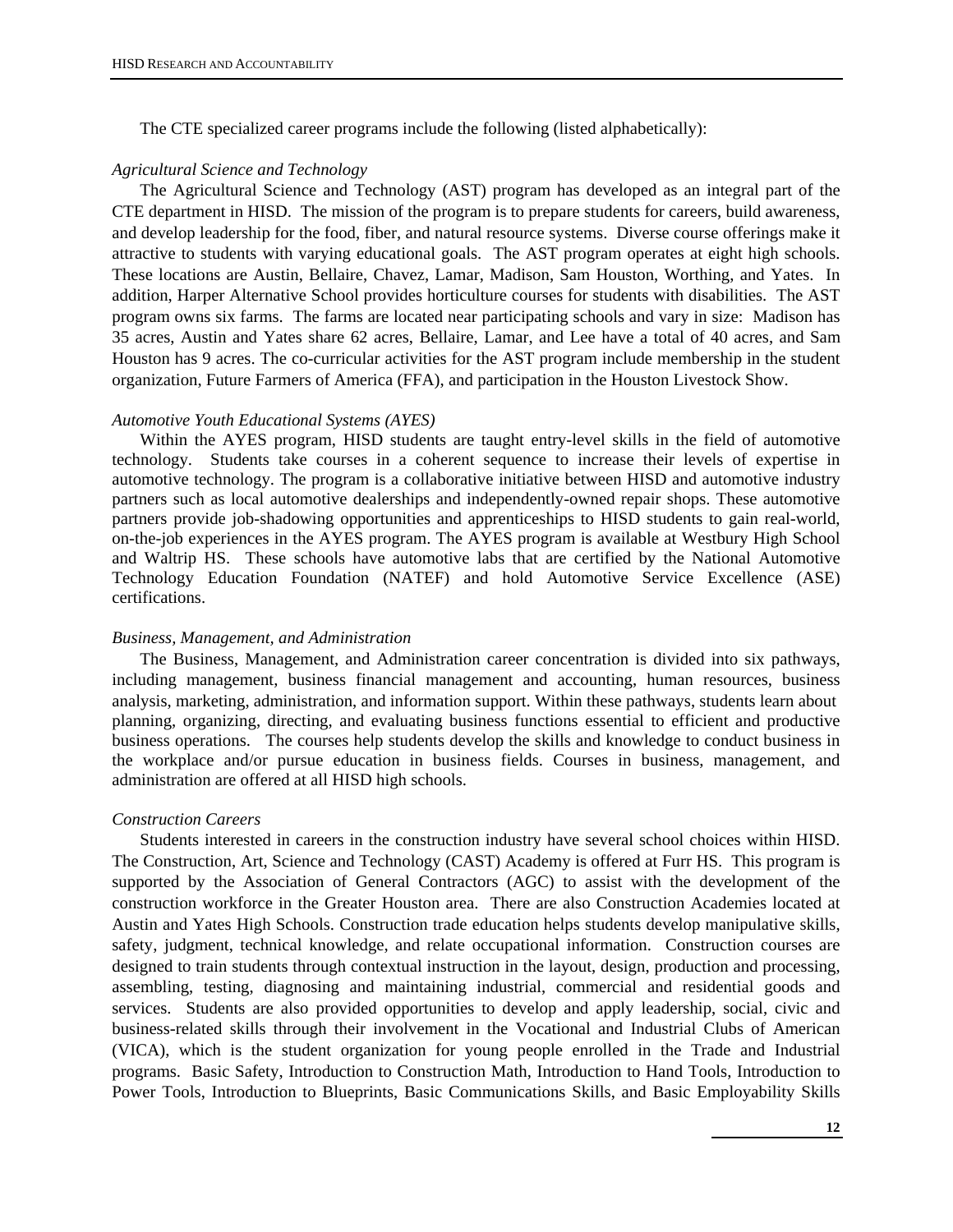are among course offerings. The Houston Community College System partners with HISD to support students within the construction programs.

#### *Culinary Arts Programs*

Culinary arts programs are available at Barbara Jordan, Davis, Wheatley, and Westside high schools and Harper Alternative School. The programs are designed to prepare students for career opportunities in the food service and hospitality industries. Culinary arts students train in specific culinary areas of interest, work toward receiving post-secondary credit, and enter the Chef Apprenticeship program, affiliated with the American Culinary Federation (ACF). In spring 2008, students at Barbara Jordan High School catered the prom for a large high school in the Humble Independent School District.

At Jefferson Davis High School, a hotel and restaurant management magnet program is offered along with a culinary arts component. At Davis, students interested in the tourism and hospitality industry, learn a variety of business management and culinary arts skills. Twelfth-grade students can participate in an internship program at the University of Houston. At Westbury, culinary arts students take courses related to the entrepreneurship side of culinary arts as well as food preparation lessons. HISD partnered with the Texas Restaurant Association. As a result, Westside has a fully operational Outback Restaurant.

#### *DeBakey's College Preparatory School*

The DeBakey's College Preparatory School, a component of the Health Sciences Department of CTE, allows students to take four years of sequenced health science classes. All health science teachers at the DeBakey School are CTE certified in order to teach the courses. The Health Science Curriculum consists of the following courses by grade level: Introduction to Health Science for ninth graders; Anatomy and Physiology for tenth graders; Health Science Rotations: Dental Science, Medical Laboratory, and Patient Care for eleventh graders; and Health Science III- Hospital Internships, Advanced Anatomy and Physiology, Rehabilitation Rotations and Business Computer Information Systems for twelfth graders. Junior and senior students intern at the Texas Medical Center to complete rotation components. At the end of four years, students are awarded a Health Science Certificate. DeBakey's College Preparatory School allows students to receive a well-rounded CTE foundation in the health sciences curriculum along with core academic classes.

#### *Energy Industry Programs*

There are three energy academies in HISD. These academies offer courses in which CTE students can develop their interests in careers related to the energy industry. These academies are located at Milby High School (Milby Academy for Petroleum Exploration & Production Technology), Lamar High School (Lamar Global Energy Business Program), and Westside High School (Westside Engineering & Geosciences Academy). The energy academies are financially supported by the Independent Petroleum Association of America (IPAA) to assist with developing an energy workforce in Houston.

#### *The High School for Law Enforcement & Criminal Justice (H.S. LE/CJ)*

The H.S. LE/CJ**,** a separate and unique magnet school, began in the spring of 1981 as a recruitment source for minority police officers. Currently, the curriculum is designed to allow students to explore careers related to law enforcement and criminal justice. Entry requirements include an 80 average in academic subjects, passing scores on standardized tests, and good conduct grades.

At the High School for Law Enforcement & Criminal Justice, students take vocational classes at each grade level to expose them to the skills and experience necessary for law enforcement and legal-related criminal justice careers. The law-legal programs are involved in law activities with professional organizations outside of the school. By the twelfth grade, students can participate in a variety of work assignments related to their career choices. More than 95% of the students at LECJ graduate as Texas **Scholars**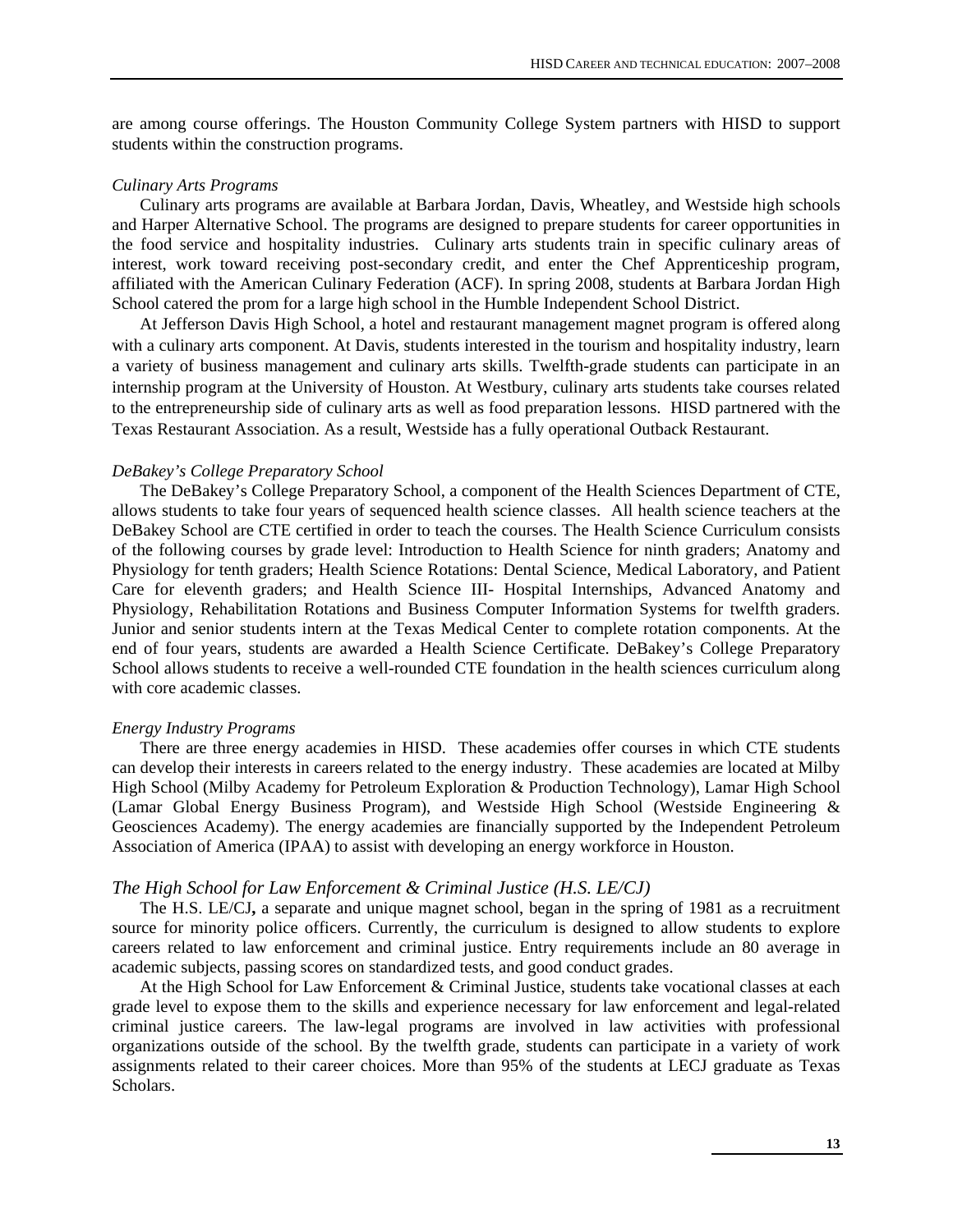#### *Jack Yates School of Communications*

Since 1978, the Jack Yates School of Communications has established a standard for excellence in the field of media communications. Located, on the campus of Jack Yates High School, the innovative "school-within-a-school", focuses on three specialized areas: Media Technology, Photography and Journalism. The school remains committed to providing students with the very best in instruction, resources, technology, and equipment. Jack Yates is the only HISD high school to house separate television and photography studios. The journalism department provides interns for the Houston Chronicle and the "Eye On Third Ward" initiative with the Museum of Fine Arts. The Yates School has also formed a strong alliance with Texas Southern University and the University of Houston to further teach youth through photography/media and to use the depth of information for positive change as producers and consumers. Yates' communication students participated in the 2008 Houston International Festival honoring Africa. Students created a large mural that served as a backdrop for the center performance stage at City Hall.

#### *Pre-Engineering Programs - Project Lead the Way (PLTW)*

For students interested in engineering, biomechanics, aeronautics, and other applied math and science arenas, PLTW is a special series of courses developed for the middle school and high school years. These courses complement math and science college preparatory programs to establish a solid background in engineering and technology. This program is sponsored by the East End Chamber of Commerce, which represents several petroleum, and Houston port-related industries.

The PLTW courses are available at six campuses: César Chávez, Ebbert Furr, Westbury, Phillis Wheatley, Sam Houston, and James Madison high schools. During the spring of 2008, the PLTW program at Chávez was accepted into the National Engineering Academy Network, making the HISD school one of only 21 in the country designated as a "National Engineering Academy." (Full story can be found at www.houstonisd.org, dated April 23, 2008.)

#### *Reagan Computer Technology Magnet Program*

The Reagan High School Program for Computer Technology offers students instruction through the Academy of Finance. The Academy of Finance is a four-year program that prepares students for the banking and finance industry, advanced preparation in a junior college program, or enrollment in a full baccalaureate program. It is a comprehensive program of study designed to assist students in developing knowledge of the increasing role of technology in the world of finance. The Computer Electronics and Networking Technology program is a four-year program leading to proficiency as an A+ certified computer technician or a CISCO certified networking technician. Four years of math and science are presented as well as basic electronics, solid-state devices and circuits, microprocessor theory and interfacing, and computer maintenance and repair techniques. The Cisco Systems Networking Academy teaches the principles and practice of building and maintaining networks and prepares students for the certified CISCO Networking Associated exam. Computer Programming is an intensive four-year college preparatory program with emphasis on math through calculus, science through physics, and computer science. Programming techniques are taught in a number of different programming languages including C++, JAVA Script and HTML. The students gain experiences on the latest microcomputer equipment with access to networks and the internet.

## *Westbury High School Health Science Program*

The Health Science Career Cluster encompasses more than 200 career specialties and/or occupations. The Health Science program at Westbury High School focuses on careers in planning, managing, and providing therapeutic services, diagnostic services, health informatics, support services, and biotechnology research and development. The students at Westbury perform their clinical rotation duties at the Memorial-Hermann Hospital and the People's Clinic.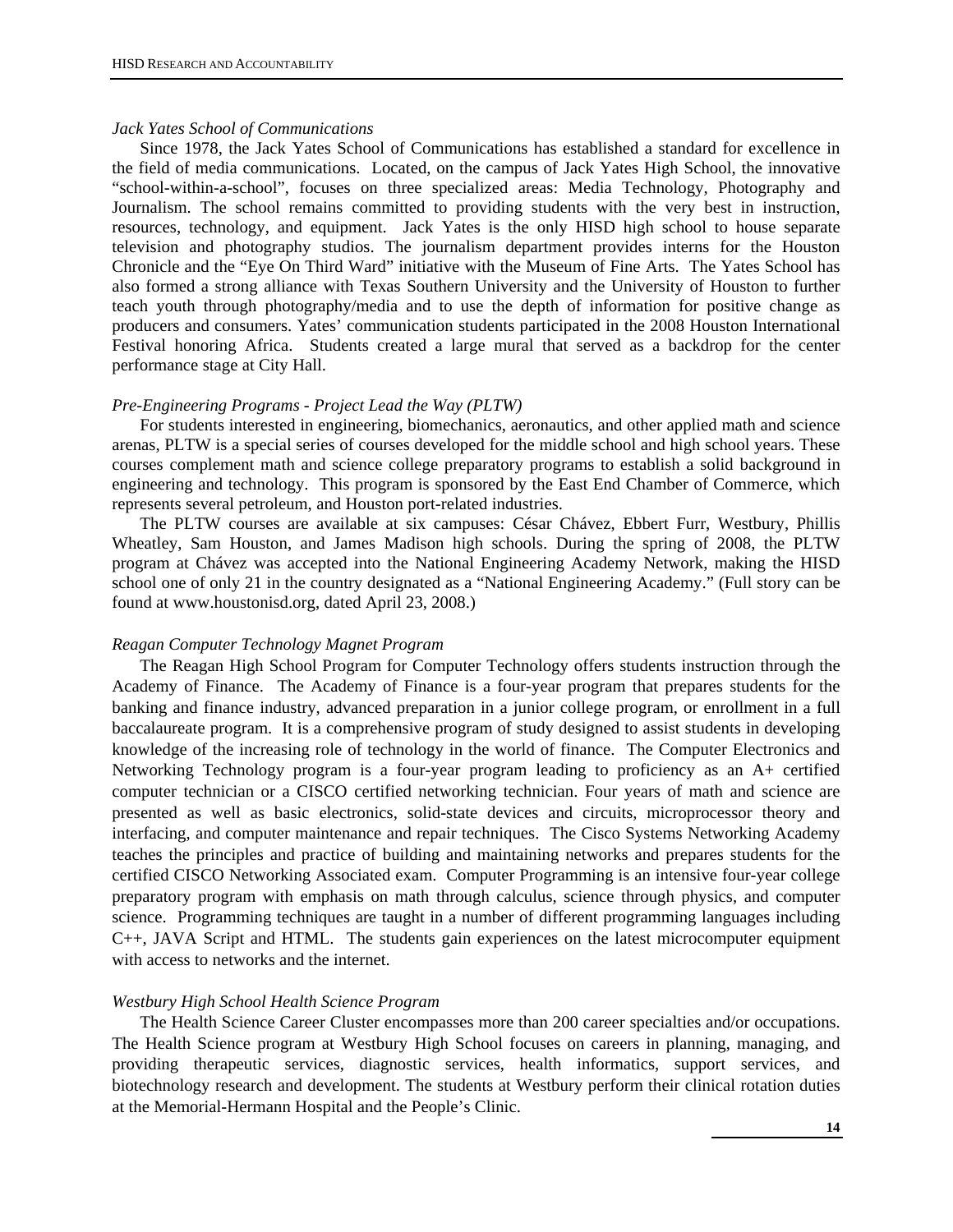# **What were the trends in Texas Assessment of Knowledge and Skills (TAKS) performance of students enrolled in the CTE program over the past three years, 2005–2008?**

The English TAKS performance of all students enrolled in CTE courses from spring 2006 to spring 2008 is presented in **Figure 1** by subtest. As shown in Figure 1, there has been a steady increase in the passing rates of all students enrolled in CTE courses on the mathematics, reading/ELA, science, and social studies subtests. Over the three-year period, the passing rates of CTE students on the math section of the TAKS increased by 6.4 percentage points, with 55.4% of the students passing in spring 2006 compared to 61.8% of the students passing in spring 2008. In the spring 2006, the passing rates of students enrolled in CTE courses on the reading/ELA section of the TAKS was 79.4%. There was a 2.9 percentage point difference in the performance of students enrolled in CTE courses on the reading/ELA TAKS from spring 2006 to spring 2008. For the three-year period, students enrolled in CTE courses also increased their performance on the science and social studies tests by 12.7 and 6.6 percentage points, respectively.

The 2008 English TAKS performance of all students enrolled in CTE courses compared to districtwide students can be found in **Figure 2** (see page 16). According to Figure 2, the performance of all students enrolled in CTE courses in spring 2008 was slightly above the performance of students districtwide on the reading/ELA subtest by one percentage point (82% vs. 81%) as well as the social studies subtest (90% vs. 89%). At the same time, there was a gap in the performance of students enrolled in CTE courses and districtwide students in favor of the district on the mathematics and science subtests of TAKS. The districtwide performance exceeded the performance of all students enrolled in CTE courses by eight percentage points on the mathematics subtest and by four percentage points on the science subtest of TAKS.



Figure 1. English TAKS performance for CTE enrolled students, spring 2006−2008.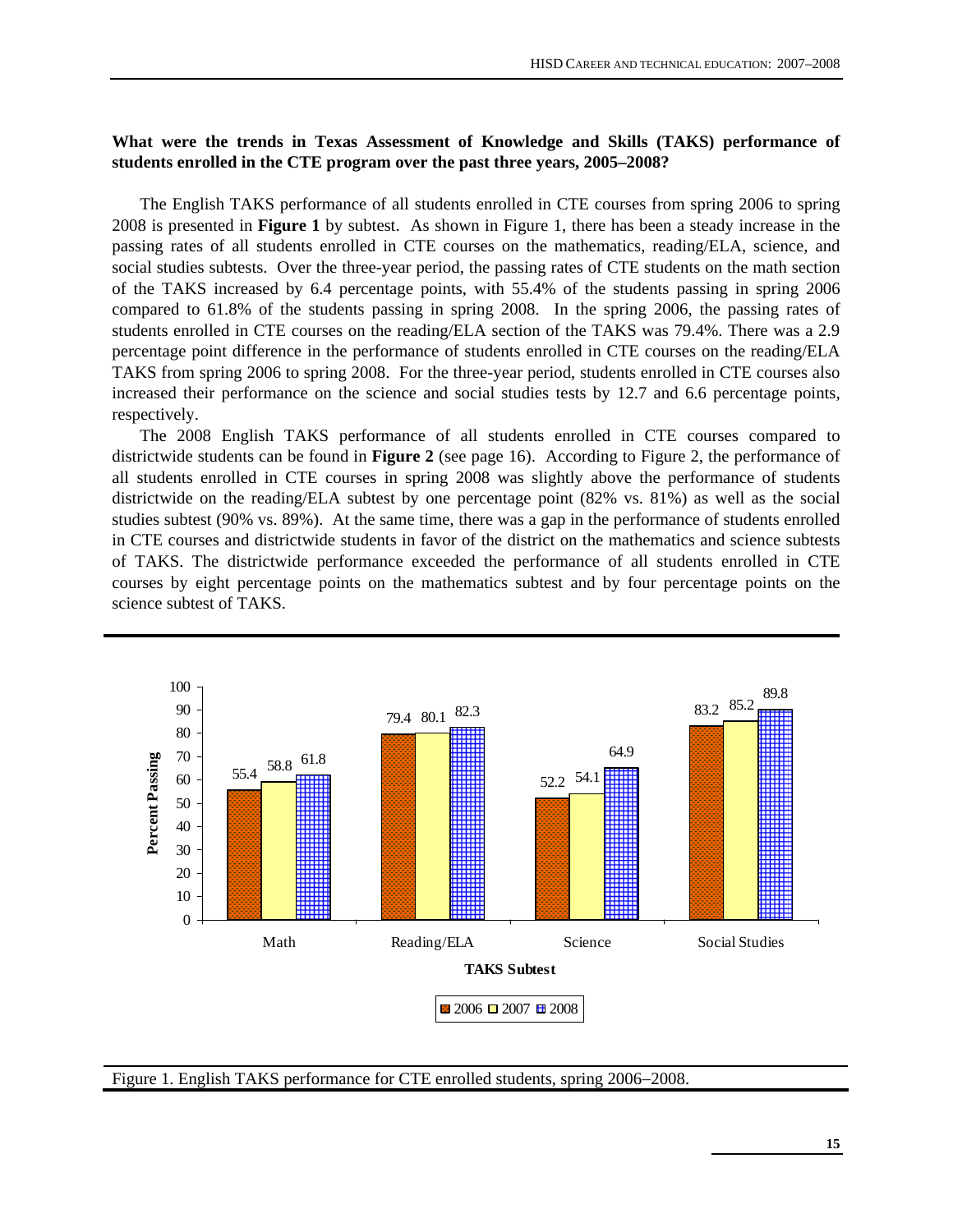



TEA has the Performance-Based Monitoring Analysis System (PBMAS) to examine the TAKS performance of students within special programs, including CTE. For the 2008 school year, TEA set the acceptable performance levels for program students at 50% for mathematics, 70% for reading/ELA, 45% for science, and 65% for social studies. The PBMAS has a built-in improvement component such that school programs that have not met acceptable performance levels are given three years to make improvements. Each year, required improvement standards are calculated using the current year's performance rates and the previous year's performance rates. (Details about required improvement calculations can be found at http://ritter.tea.state.tx.us/pbm/2008PBMASManualFinal.pdf.)

For the PBMAS, TEA recognized CTE students as those who were in ninth through eleventh grade and coded as CTE 2 (coherent sequence) or CTE 3 (Tech Prep). The TAKS passing rates of CTE 2 and CTE 3 students combined by category are presented in **Table 3** (see page 17). For spring 2008, the TAKS passing rates of CTE students who were classified as economically-disadvantaged and those enrolled in Tech Prep surpassed TEA acceptable performance levels on all subtests.

From spring 2007 to spring 2008, CTE LEP students made the required improvement standard in passing rates on all TAKS subtests and were rated as having acceptable performance. For the same time period, CTE students receiving special education services also met required improvements standard and were rated acceptable on the science and social studies subtests of TAKS.

# **What were the graduation rates of twelfth-grade students enrolled in the CTE program over the past three years, 2005–2008?**

The graduation rates for twelfth-grade students enrolled in CTE from the 2005−2006 to the 2007−2008 school years are presented in **Figure 3** (see page 18). The data have been disaggregated by CTE codes 1, 2, or 3 as well as by total results. It is reflected in Figure 3 that the total number of CTE graduates increased over the three-year period, from 5,257 graduates in the spring 2006 to 5,387 graduates in the spring of 2008. There has also been a 31.3% increase in the number of CTE 2 graduates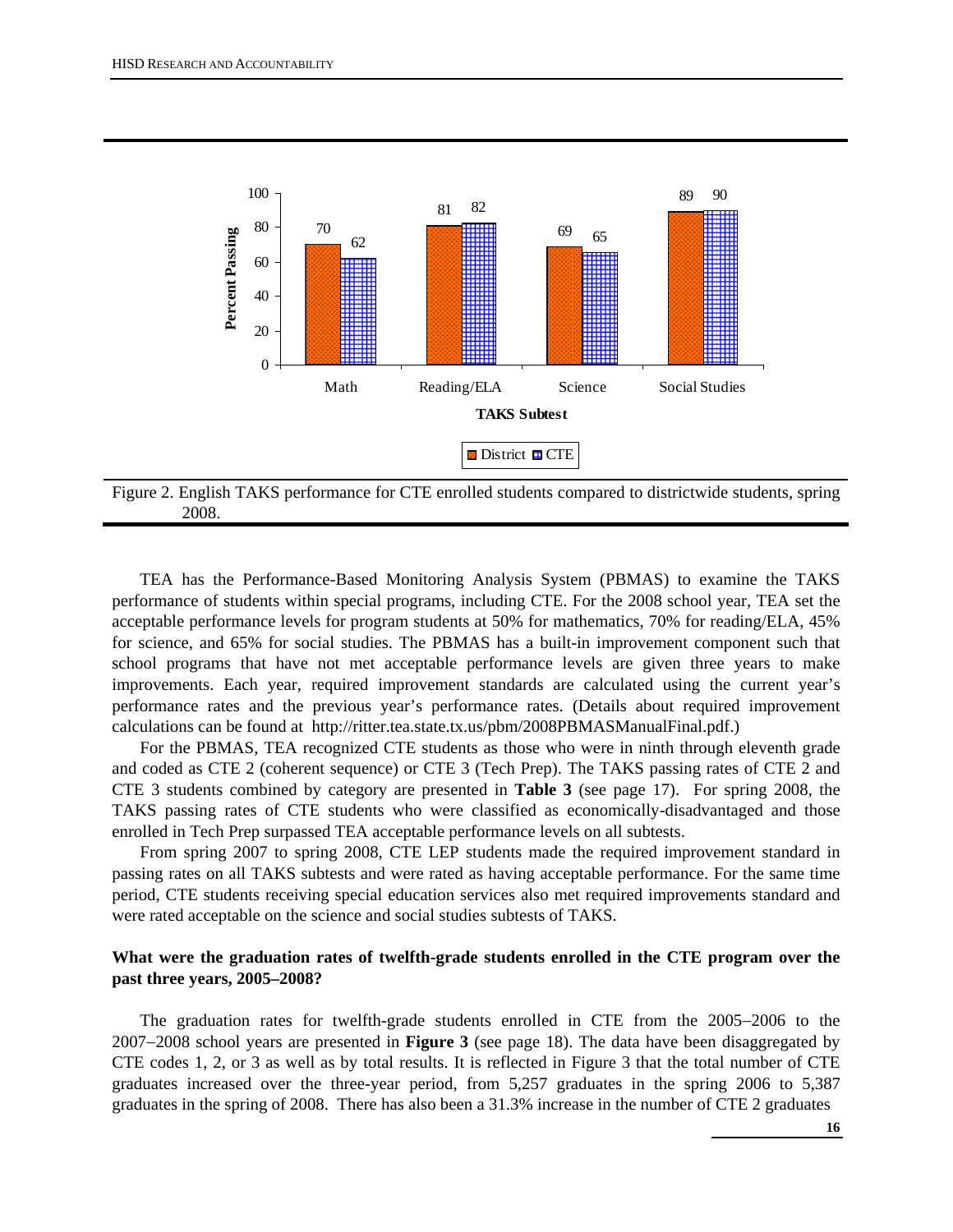|                                       |               |                |               | <b>Academic Year</b> |               |                |  |
|---------------------------------------|---------------|----------------|---------------|----------------------|---------------|----------------|--|
|                                       | 2006          |                | 2007          |                      | 2008          |                |  |
|                                       | $\mathbf N$   | $\frac{0}{0}$  | $\mathbf N$   | $\frac{0}{0}$        | $\mathbf N$   | $\frac{0}{0}$  |  |
|                                       | <b>Tested</b> | <b>Passing</b> | <b>Tested</b> | <b>Passing</b>       | <b>Tested</b> | <b>Passing</b> |  |
| <b>Economically-</b>                  |               |                |               |                      |               |                |  |
| <b>Disadvantaged</b>                  |               |                |               |                      |               |                |  |
| Mathematics                           | 6,570         | 52.5           | 6,442         | 62.6                 | 5,849         | $69.9^{+}$     |  |
| Reading/ELA                           | 6,735         | 77.0           | 6,548         | 80.4                 | 5,951         | $87.9^{+}$     |  |
| Science                               | 4,681         | 48.3           | 4,610         | 55.6                 | 4,065         | $70.6^+$       |  |
| <b>Social Studies</b>                 | 4,624         | 81.5           | 4,588         | 85.6                 | 4,060         | $91.9^{+}$     |  |
| <b>Limited English</b><br>Proficiency |               |                |               |                      |               |                |  |
| <b>Mathematics</b>                    |               |                | 408           |                      |               | $34.7*$        |  |
|                                       | 599           | 22.4           |               | 27.9                 | 354           |                |  |
| Reading/ELA                           | 617           | 18.3           | 422           | 20.9                 | 379           | $38.3*$        |  |
| Science                               | 381           | 16.5           | 279           | 20.4                 | 247           | $30.0*$        |  |
| <b>Social Studies</b>                 | 376           | 47.3           | 276           | 47.1                 | 246           | $64.6*$        |  |
| <b>Special Education</b>              |               |                |               |                      |               |                |  |
| <b>Mathematics</b>                    | 291           | 26.1           | 326           | 31.0                 | 312           | 30.1           |  |
| Reading/ELA                           | 352           | 52.0           | 362           | 58.8                 | 337           | 56.1           |  |
| Science                               | 208           | 27.9           | 233           | 27.9                 | 282           | $33.0^*$       |  |
| <b>Social Studies</b>                 | 216           | 67.6           | 231           | 64.5                 | 280           | $63.6*$        |  |
| <b>Tech Prep Program</b>              |               |                |               |                      |               |                |  |
| Mathematics                           | 70            | 68.6           | 33            | 75.8                 | 120           | $80.0^{+}$     |  |
| Reading/ELA                           | 71            | 77.5           | 32            | 75.0                 | 118           | $87.3^{+}$     |  |
| Science                               | 69            | 59.4           | 33            | 60.6                 | 85            | $83.5^{+}$     |  |
| <b>Social Studies</b>                 | 70            | 85.7           | 33            | 84.8                 | 85            | $96.5^+$       |  |

Table 3. CTE TAKS Passing Rates by Economically-Disadvantaged, LEP, Special Education, and Tech Prep Program Participation, Spring 2006−Spring 2008

Source: Performance-Based Monitoring Analysis System, Texas Education Agency.

Note: Data is reported for students coded CTE 2 or CTE 3 only.

+: Surpassed PBMAS acceptable performance standard.

\*: Met PBMAS required improvement standard.

from spring 2006 to spring 2008. The number of CTE 3 graduates fluctuated from 27 in spring 2006, to 41 in spring 2007, and 31 in spring 2008.

The percentages of CTE course–enrolled graduates among all HISD graduates are presented in **Figure 4** (see page 18). The figure reveals that the percentage of CTE 2 graduates, those who have taken a coherent sequence of career concentration courses, increased yearly. In spring 2006, 32.6% of HISD graduates were CTE 2 students. In spring 2007, 39% of HISD graduates were CTE 2 students. This percentage increased by 3.1 percentage points in spring 2008 to 42.1%.

In **Table 4** (see page 19), graduation rates are displayed by CTE codes and diploma types. Twelfthgrade students earn one of three diploma distinctions based on the level and quantity of credits acquired during high school. These three diploma types are Regular/Minimum, Recommended, and Distinguished Achievement. Students receiving special education services who complete their Individualized Education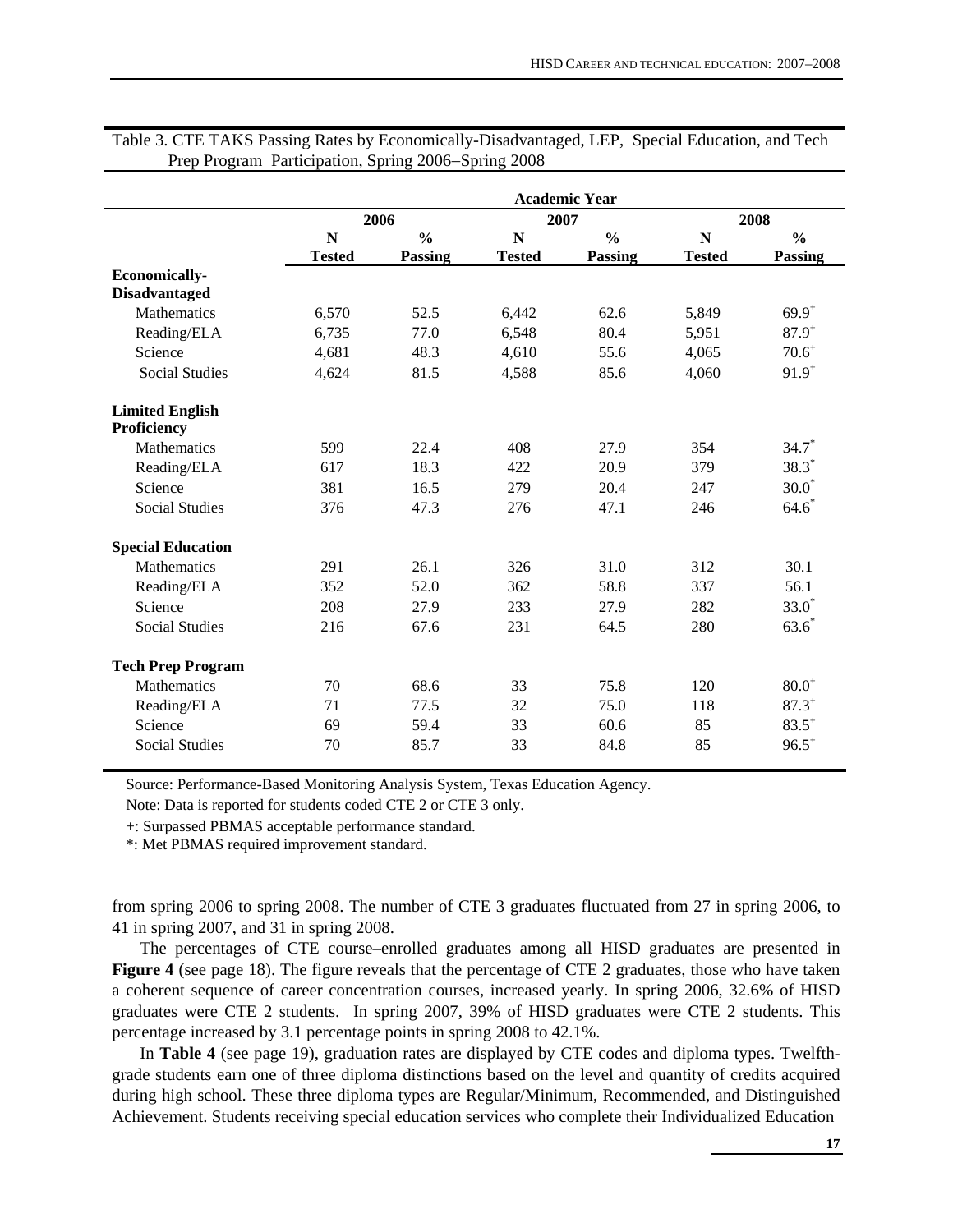

Figure 3. Number of graduates by CTE code, CTE total, and HISD totals 2005−2006 through 2007−2008.





Note: HISD Graduate Totals: 2005−2006 = 7,853; 2006−2007 = 7,645; 2007−2008 = 7,976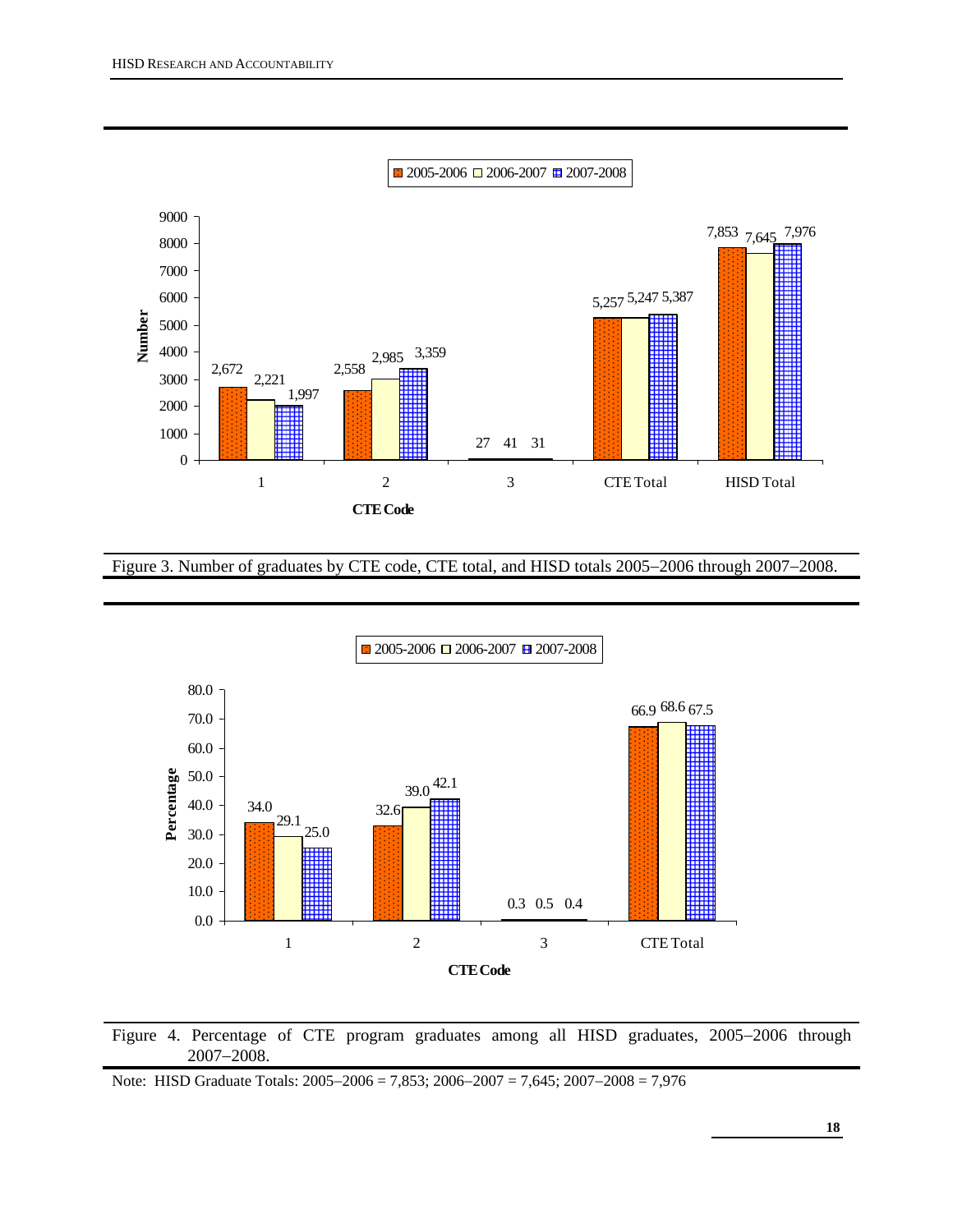| CTE Graduation Rates by Diploma Type, 2006–2008<br>Table 4. |                              |          |               |         |               |                      |               |
|-------------------------------------------------------------|------------------------------|----------|---------------|---------|---------------|----------------------|---------------|
| <b>CTE Code</b>                                             | <b>Type of Diploma</b>       | 2006     |               | 2007    |               | 2008                 |               |
|                                                             |                              | N        | $\frac{0}{0}$ | N       | $\frac{6}{6}$ | N                    | $\frac{0}{0}$ |
| 1                                                           | Completion of Individualized |          |               |         |               |                      |               |
|                                                             | <b>Education Plan</b>        | 164      | 6.1           | 59      | 7.2           | 169                  | 8.4           |
|                                                             | Regular/Minimum              | 320      | 12.0          | 285     | 12.8          | 181                  | 9.1           |
|                                                             | Recommended                  | 2,122    | 79.4          | 1,741   | 78.4          | 1,601                | 80.2          |
|                                                             | Distinguished Achievement    | 66       | 2.5           | 36      | 1.6           | 46                   | 2.3           |
|                                                             | Total                        | 2,672    | 100.0         | 2,221   | 100.0         | 1,997                | 100.0         |
| $\overline{2}$                                              | Completion of Individualized |          |               |         |               |                      |               |
|                                                             | <b>Education Plan</b>        | 135      | 5.3           | 162     | 5.4           | 119                  | 3.5           |
|                                                             | Regular/Minimum              | 164      | 6.4           | 210     | 7.0           | 262                  | 7.8           |
|                                                             | Recommended                  | 2,237    | 87.4          | 2,561   | 85.9          | 2,783                | 82.9          |
|                                                             | Distinguished Achievement    | 22       | .9            | 52      | 1.7           | 195                  | 5.8           |
|                                                             | Total                        | 2,558    | 100.0         | 2,985   | 100.0         | 3,359                | 100.0         |
| 3                                                           | Completion of Individualized |          |               |         |               |                      |               |
|                                                             | <b>Education Plan</b>        | 1        | 3.7           | 3       | 7.4           | $\Omega$             | $0.0\,$       |
|                                                             | Regular/Minimum              |          |               |         |               |                      |               |
|                                                             | Recommended                  | 5<br>21  | 18.5<br>77.8  | 1       | 2.4<br>87.8   | 1                    | 3.2           |
|                                                             | Distinguished Achievement    | $\Omega$ | 0.0           | 36<br>1 | 2.4           | 26<br>$\overline{4}$ | 83.8<br>13.0  |
|                                                             | Total                        | 27       | 100.0         | 41      | 100.0         | 31                   | 100.0         |

Plan at the end of their four years in high school also receive a diploma. From spring 2006 to spring 2008, the largest percentages of CTE graduates each year earn the Recommended diploma distinction, with an average of 83%. As displayed in Table 4, the number of CTE 2 students with the highest diploma type, Distinguished Achievement, rose from 22 in spring 2006 to 195 in spring 2008.

# **Discussion**

The HISD CTE Department offers career concentration courses and programs in which students are equipped with the academic and technical skills necessary to enter the workforce and/or continue their education at the post-secondary level after graduation. This report finds that the CTE curriculum has expanded such that courses are being provided throughout the district that relate to fifteen of the sixteen career concentrations outlined by TEA. Some course titles include Introduction to Construction Careers, Floral Design, Health Science Technology, and Interior Landscape Development. These course choices permit HISD students to have multiple opportunities to participate in a range of CTE learning experiences. Participation in career and technical student organizations fosters the development of leadership and other needed skills to succeed in post-secondary training and in the workforce. Exposure to a variety of CTE programs and courses allows students to explore their career options and gain mastery of career subject matter. The CTE Expo served as a showcase for students to display their knowledge and skills acquired within their CTE courses.

The number of CTE 2 (coherent sequence) and CTE 3 (Tech Prep) students has grown over the past three years, 2005−2008. More students are selecting career concentrations and completing multiple CTE courses in their career area of choice. The number of twelfth-grade graduates participating in CTE has also increased with 42.5% of HISD graduates coded in the program as CTE 2 or CTE 3 students in the spring of 2008.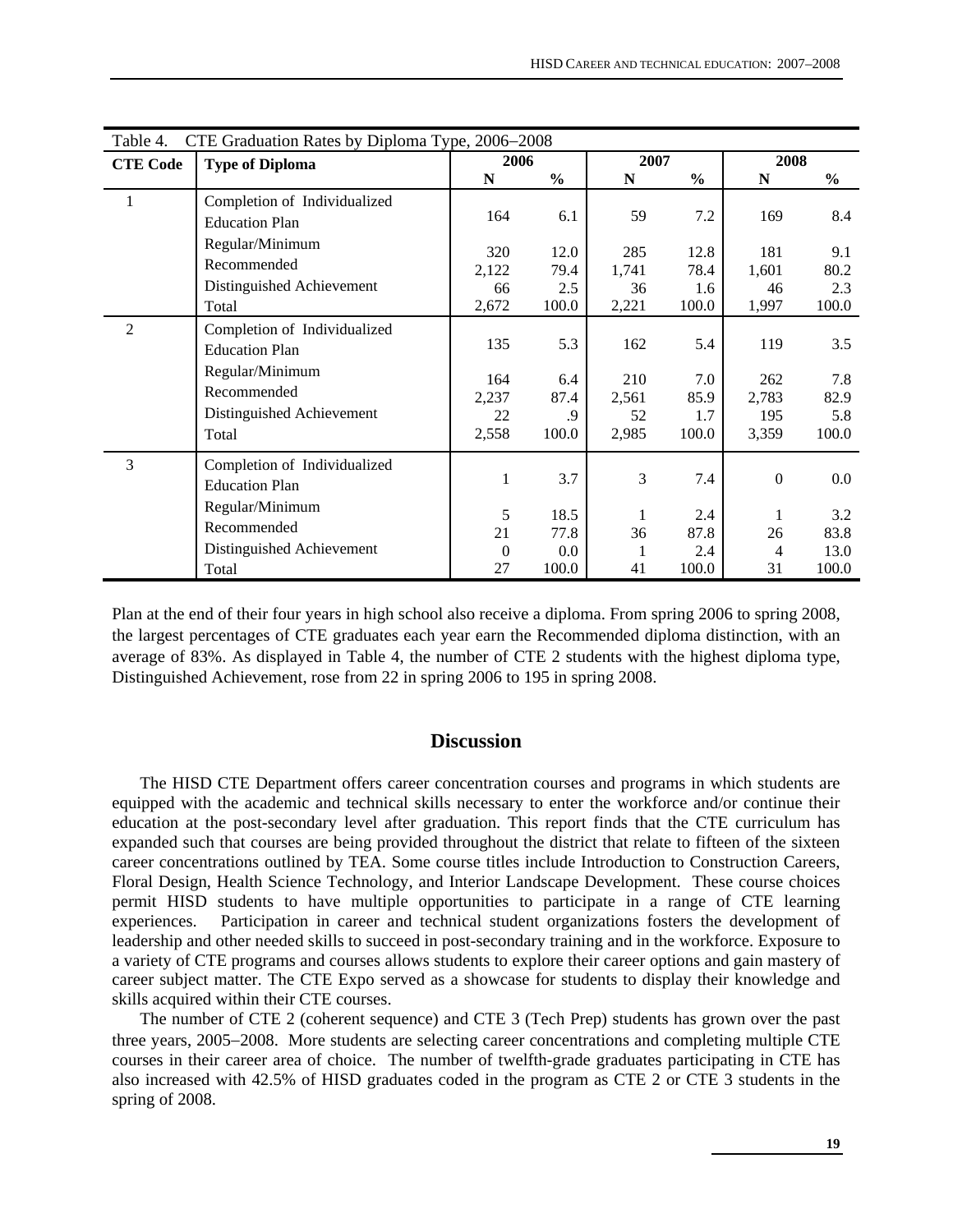By adopting the state of Texas plan, the CTE program in the district must continue to commit to academic excellence as defined by law. The expectations of all stakeholders, including school administrators, departmental staff, and school guidance counselors must continue to focus on establishing a seamless system that offers career counseling, business partnerships, as well as rigorous academic and technical curricula for all students. Ongoing evaluation and monitoring of program implementation and student performance will help to ensure program effectiveness and compliance.

# **Recommendations**

- 1. Continue to provide program offerings and components across the career concentrations so that CTE program students can select interests from a variety of career pathways and participate in multiple career development experiences. The amount of diverse programming available for students encourages career exploration and helps students to develop an awareness of their future career options. Given the success of the CTE EXPO, program personnel should continue to expand this program component. In addition to providing a platform for CTE students to display their work from their career-related courses, the EXPO serves as an advertisement of the program offerings within the CTE program. To greater promote the CTE program, parents and students from all elementary and middle schools should be invited to the CTE EXPO to expose younger students to CTE courses earlier in their academic endeavors. CTE administrators should consider holding the EXPO on at least one school day so that district teachers could bring students for an out-of-classroom learning experience.
- 2. Considering the increase in the number of CTE 2 and CTE 3 graduates and the mission to equip students for training beyond high school, a database system should be developed in order to track the progress of CTE program graduates once they leave the district. One method to consider is a former student website so that CTE graduates could report completion of college, technical programs, and/or share career achievements. Since the CTE program seeks to help students prepare for post-secondary education and the world of work, maintaining a connection to former students could highlight the long-term benefits of CTE program participation in HISD.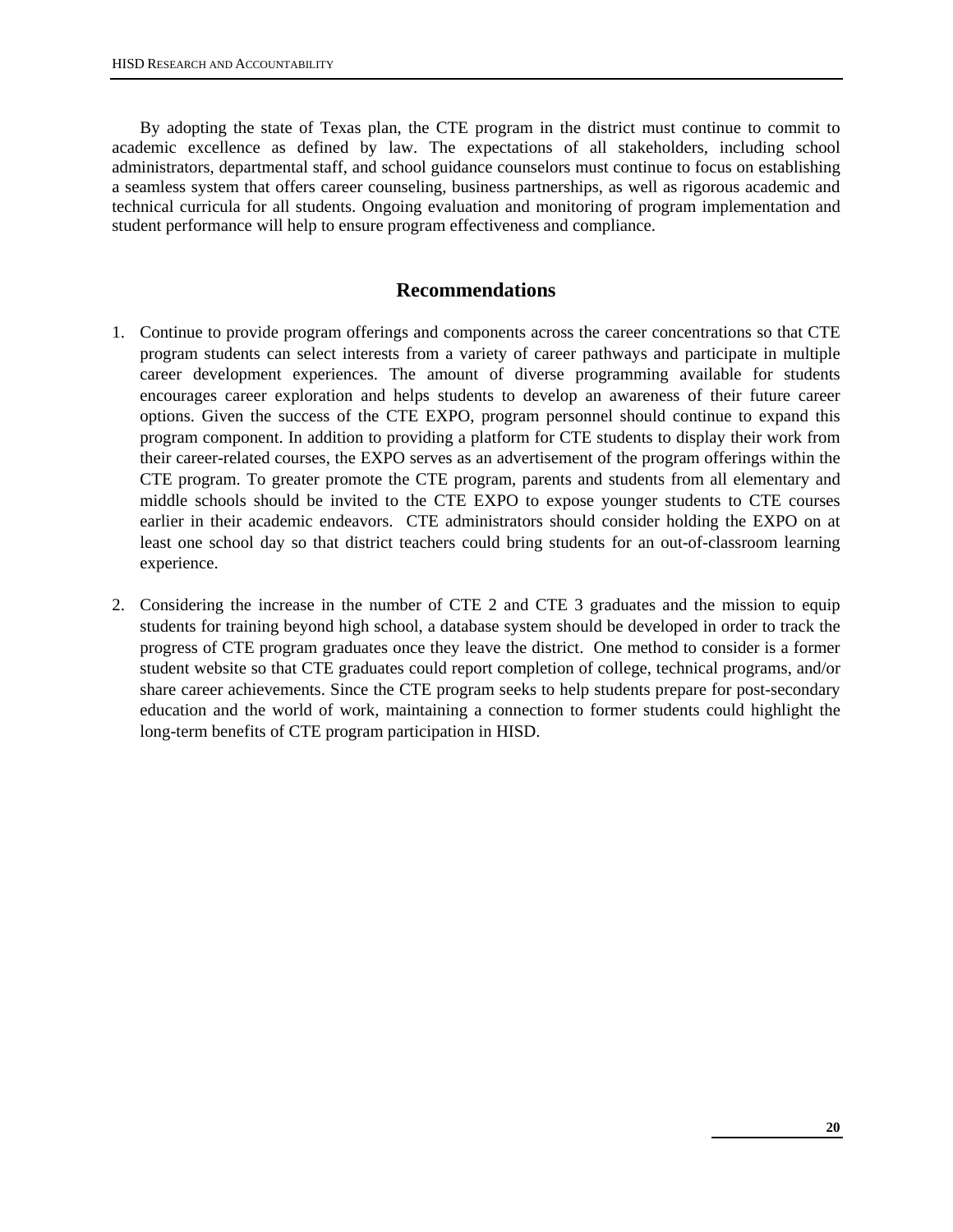# **References**

- Chávez High School Named a National Engineering Academy. (April 23, 2008). Retrieved February 19, 2009 from archived news at http://houstonisd.org.
- Houston Independent School District. (2007). Career and Technical Education Program Report 2006−2007. HISD, Department of Research and Accountability.
- Houston Independent School District. (2008). Westside High School's Entrepreneurship and Culinary Arts Program. Retrieved from http://hs.houstonisd.org/WestsideHS/academics/entrepreneurship.html.
- Houston Independent School District. (2008). Career and Technical Education Program. Retrieved from http://www.houstonisd.org/portal/site/CareerTech.
- Performance-Based Monitoring Analysis System 2008 Manual. (2008). Texas Education Agency. Retrieved from http://ritter.tea.state.tx.us/pbm/2008PBMASManualFinal.pdf.
- Texas State Plan for Career and Technical Education, 2008–2013. (2007). Retrieved August 4, 2008 from ritter.tea.state.tx.us/cte/Accountability/StatePlanFinal111607.pdf.
- Yates Students Help Local Artist Create Mural for International Festival. (April 4, 2008). Retrieved February 19, 2009 from archived news at http://houstonisd.org.